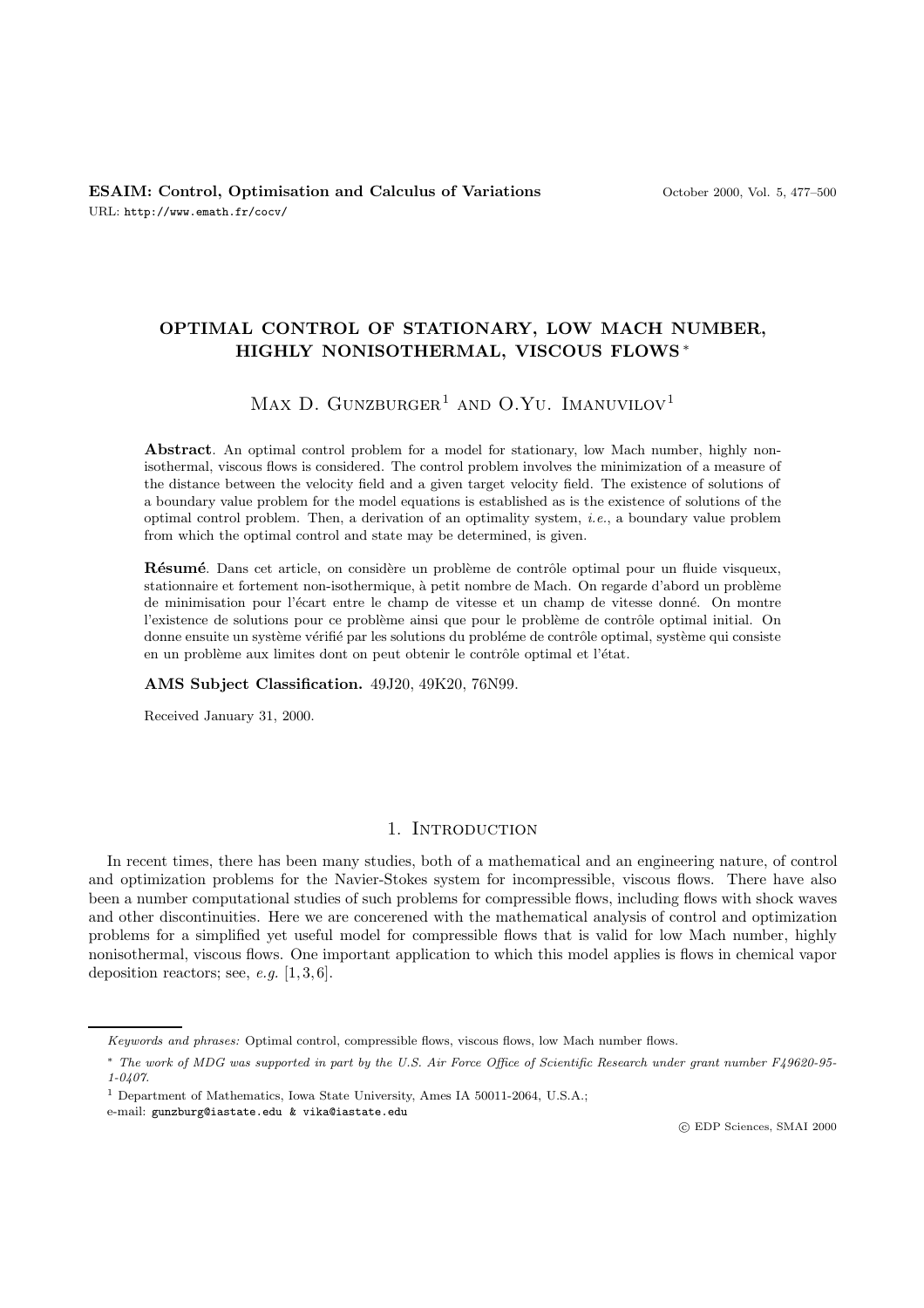Specifically, given the bounded, two-dimensional domain  $\Omega$  with boundary Γ, the control problem we consider is in the context of the boundary value problem

$$
-\Delta \mathbf{u} + \rho \mathbf{u} \cdot \nabla \mathbf{u} + \nabla p + \beta \begin{pmatrix} 0 \\ 1 \end{pmatrix} \rho T = \mathbf{f} \quad \text{in } \Omega,
$$
 (1)

$$
\nabla \cdot (\rho \mathbf{u}) = 0 \qquad \text{in } \Omega,\tag{2}
$$

$$
\mathbf{u}|_{\Gamma} = \mathbf{0},\tag{3}
$$

$$
-\Delta T + \rho \mathbf{u} \cdot \nabla T = q \qquad \text{in } \Omega,
$$
\n<sup>(4)</sup>

$$
\rho(1+T) = 1 \qquad \text{in } \Omega,\tag{5}
$$

and

$$
T|_{\Gamma} = \theta,\tag{6}
$$

where  $\mathbf{u}, p, \rho$ , and T denote the (appropriately nondimensionalized) velocity, pressure, density, and temperature fields, respectively. In a boundary value problem, the functions q, **f**, and  $\theta$  are given as is the constant  $\beta = 1/Fr$ , where Fr denotes the Froude number. In the control problem we will consider, the function  $\theta$  will act as a control and is therefore unknown. We assume, for the boundary value problem, that

$$
q \ge 0 \quad \text{in } \Omega \tag{7}
$$

and

$$
\theta \ge 0 \quad \text{on } \Gamma; \tag{8}
$$

the second of these will also be a requirement of candidate optimal controls in the optimization problem we will consider. In the nondimensional model  $(1–8)$ , the variables and data functions have been appropriately rescaled. Also, T actually denotes a temperature difference with respect to a reference temperature.

A detailed derivation of the model (1–8) is given in [6]; see also [4]. Here, we only mention that the model is derived from the equations for viscous, compressible flows (see, e.g.  $[7]$ ) under the assumptions that the Mach number  $M = V_0/a_0$  and the hydrostatic compressibility  $gL_0/(RT_0)$  is small, where g is the constant gravitational acceleration,  $a_0$  is the speed of sound, R is the gas constant, and  $L_0$ ,  $V_0$ , and  $T_0$  are length, velocity, and temperature scales, respectively. Specifically, it is assumed that  $M^2 \ll 1$  and  $gL/(RT_0) \ll 1$ in such a way that  $gL/(M^2RT_0) = O(1)$ . This model is not useful for describing acoustic phenomena due to the independence of the pressure from the density and temperature; see (5) which is the simplified ideal gas equation of state valid in the limits given above.

The essential differences between the model (1–8) and the Navier-Stokes system are evident. Not only is there coupling between the conservation of energy equation equation (4) and the conservation of momentum and mass equations (1) and (2), respectively, but we also have the appearance of the density function  $\rho$ . Note, in particular, that from (2), the velocity field **u** itself is not solenoidal.

The specific control problem we consider is to find a boundary temperature distribution  $\theta$  and a velocity field **u** such that the functional

$$
J(\mathbf{u}, \theta) = \frac{1}{2} \int_{\Omega} |\mathbf{u} - \mathbf{u}_0|^2 d\Omega + \frac{1}{2} \int_{\Gamma} \left( |\theta - \theta_0|^2 + \left| \frac{\partial (\theta - \theta_0)}{\partial \vec{\tau}} \right|^2 \right) d\Gamma,
$$
\n(9)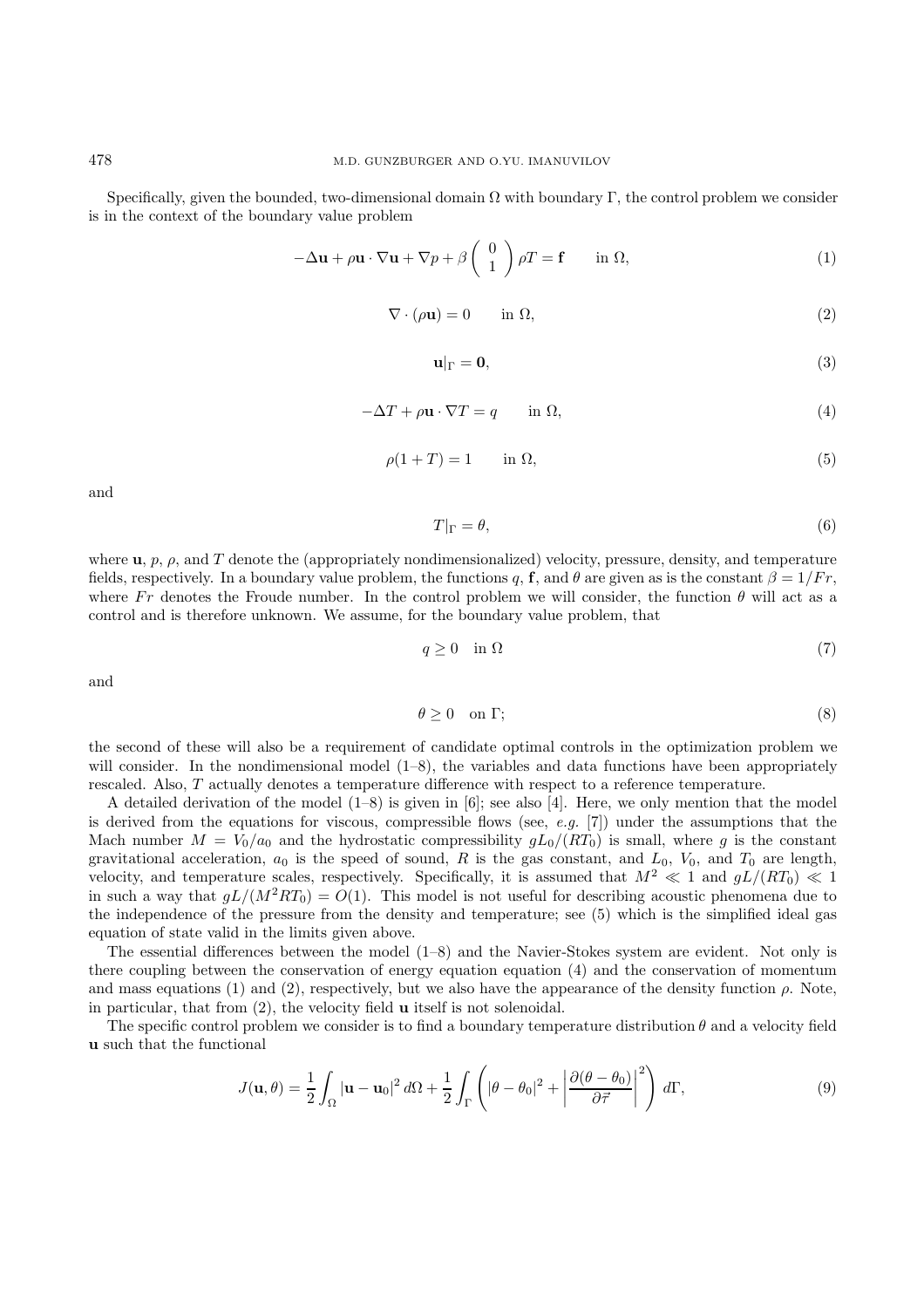is minimized subject to the system (1–8) being satisfied. Here, **u**<sub>0</sub> and  $\theta_0$  are given functions and  $\vec{\tau} = \vec{\tau}(x)$ denotes the unit, continuous tangent vector to Γ. The first term in the functional  $J(\cdot, \cdot)$  measures the distance between the velocity field **u** and a prescribed velocity field **u**0. The second term is used to limit the size of the control function  $\theta$ .

The plan of the rest of the paper is as follows. In Section 2, we study the existence of solutions of the boundary value problem, *i.e.*, of the system  $(1-8)$  where  $\theta$  is a prescribed function. In Section 3, we study the existence of solutions of the optimal control problem, i.e., the problem of finding θ and **u** such that the functional of (9) is minimized subject to  $(1-8)$ . Then, in Section 4, we derive an optimality system, *i.e.*, a boundary value problem from which the optimal control  $\theta$  and optimal state  $(\mathbf{u},T,p)$  may be determined.

### 2. The boundary value problem

Let  $\Omega$  denote a bounded, open set of  $\mathbb{R}^2$  with boundary  $\Gamma \in C^2$ . We define the function spaces

$$
\mathbf{H} = \{ \mathbf{v} \in [L^2(\Omega)]^2 \mid \nabla \cdot \mathbf{v} = 0, \quad (\mathbf{v} \cdot \mathbf{n})|_{\Gamma} = 0 \},
$$

$$
\mathbf{V} = \{ \mathbf{v} \in [W_2^1(\Omega)]^2 \mid \nabla \cdot \mathbf{v} = 0, \quad \mathbf{v}|_{\Gamma} = \mathbf{0} \},
$$

$$
\widetilde{L}^2(\Omega) = \{ p \in L^2(\Omega) \quad | \quad \int_{\Omega} p \, d\Omega = 0 \},
$$

$$
\mathbf{H}^s = \mathbf{V} \cap [W_2^s(\Omega)]^2, \quad s \ge 1, \quad \text{and} \quad \widetilde{W}_2^s(\Omega) = W_2^s(\Omega) \cap \widetilde{L}^2(\Omega), \quad s \ge 0,
$$

where **n** denotes the unit outer normal along Γ. We have the following result concerning the existence of solutions of the boundary value problem  $(1-6)$  for which  $\theta$  as well as **f** and q are prescribed functions.

**Theorem 2.1.** Let  $\theta \in W_2^s(\Gamma)$ ,  $s \in [1, \frac{3}{2}]$ ,  $\mathbf{f} \in [L^2(\Omega)]^2$ ,  $q \in L^2(\Omega)$ , and let the conditions (7) and (8) hold true. Then, the problem (1–6) has at least one solution  $(\mathbf{u},T,p) \in \left[W_2^{s+\frac{1}{2}}(\Omega)\right]^2 \times W_2^{s+\frac{1}{2}}(\Omega) \times \tilde{L}^2(\Omega)$  with  $\rho \mathbf{u} \in \mathbf{H}^2$ . Moreover, if  $(\mathbf{u}, T, p) \in [W_2^1(\Omega)]^2 \times W_2^{\frac{3}{2}}(\Omega) \times \tilde{L}^2(\Omega)$  is a solution of (1)–(6), then it belongs to the  $space \ [W_2^{s+\frac{1}{2}}(\Omega)]^2 \times W_2^{s+\frac{1}{2}}(\Omega) \times \tilde{L}^2(\Omega)$  and there exists a continuous function  $M(t)$  such that every solution to this problem from the space  $[W_2^1(\Omega)]^2 \times W_2^{\frac{3}{2}}(\Omega) \times \tilde{L}^2(\Omega)$  satisfies the a priori estimate

$$
\|(\mathbf{u},T,p)\|_{\left[W_2^{s+\frac{1}{2}}(\Omega)\right]^2 \times W_2^{s+\frac{1}{2}}(\Omega) \times \widetilde{L}^2(\Omega)} \le M \left(\|\theta\|_{W_2^s(\Gamma)} + \|q\|_{L^2(\Omega)} + \|f\|_{[L^2(\Omega)]^2}\right). \tag{10}
$$

To prove Theorem 2.1, we need some preliminary results, the first of which is a regularity result for solutions of the generalized Stokes system.

**Proposition 2.2.** For any  $\mathbf{f} \in [L^2(\Omega)]^2$  and  $g \in \widetilde{W}_2^{\ell}(\Omega)$ ,  $\ell \in [0,1]$ , there exist a solution  $(\mathbf{u}, p) \in [W_2^{\ell+1}(\Omega)]^2 \times$  $\widetilde{W}^{\ell}_2(\Omega)$  to the generalized Stokes problem

$$
-\Delta \mathbf{v} = \nabla p + \mathbf{f} \quad \text{in} \ \ \Omega,
$$

$$
\nabla \cdot \mathbf{v} = g
$$
 in  $\Omega$ , and  $\mathbf{v}|_{\Gamma} = \mathbf{0}$ .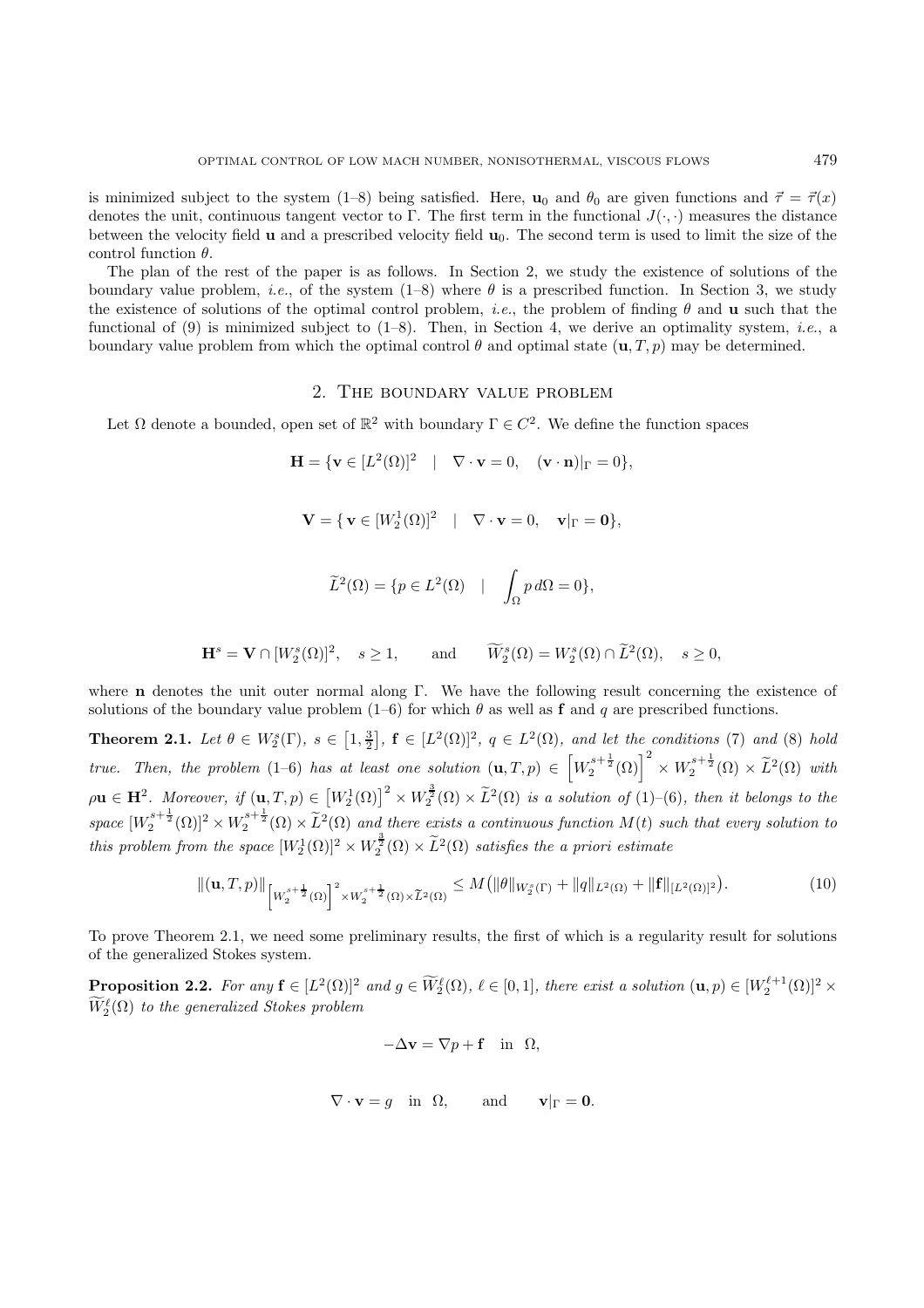Moreover, this solution is unique in the space  $[W_2^1(\Omega)]^2 \times L^2(\Omega)$  and satisfies the estimate

$$
\|\mathbf{v}\|_{[W_2^{\ell+1}(\Omega)]^2} + \|p\|_{W_2^{\ell}(\Omega)} \leq C_1(\|\mathbf{f}\|_{[L^2(\Omega)]^2} + \|g\|_{W_2^{\ell}(\Omega)}).
$$

*Proof.* For  $\ell = 0$  or 1, the statement of this proposition proved in [8] (Prop. 2.2, p. 33, Th. 2.4, p. 31). Thus, we need only consider the case when  $\ell \in (0, 1)$ . Let T be the linear operator on  $[L^2(\Omega)]^2 \times \tilde{L}^2(\Omega)$ such that  $T(\mathbf{f}, g) = (\mathbf{v}, p)$ , where the pair  $(\mathbf{v}, p)$  is the solution to the generalized Stokes system. Obviously,  $T \in \mathcal{L}([L^2(\Omega)]^2 \times \tilde{L}^2(\Omega); [W_2^1(\Omega)]^2 \times \tilde{L}^2(\Omega)) \cap \mathcal{L}([L^2(\Omega)]^2 \times \tilde{W}_2^1(\Omega); [W_2^2(\Omega)]^2 \times \tilde{W}_2^1(\Omega)$ . Since by definition (see [5], p. 40),  $W_2^{\ell}(\Omega) = [W_2^1(\Omega), L^2(\Omega)]_{\xi}$ ,  $(1 - \xi) = \ell$ , the theorem on the interpolation of quotient spaces (see [5], Th. 13.2, p. 90) implies that  $W_2^{\ell}(\Omega) = [W_2^1(\Omega) \cap \tilde{L}^2(\Omega), \tilde{L}^2(\Omega)]_{\xi}$ ,  $(1 - \xi) = \ell$ . Thus, by [5] (Th. 5.1, p. 27),

$$
T \in \mathcal{L}([L^2(\Omega)]^2 \times \widetilde{W}_2^{\ell}(\Omega); [W_2^{1+\ell}(\Omega)]^2 \times \widetilde{W}_2^{\ell}(\Omega)).
$$

For the next preliminary result, we introduce, for an arbitrary function  $\mathbf{v} \in \mathbf{H} \cap [L^5(\Omega)]^2$ , the mapping  $\phi : \mathbf{v} \to \mathbf{v}$  $\phi(\mathbf{v})$ , where  $\phi(\mathbf{v})$  is the solution to the boundary value problem

$$
L\phi = -\Delta\phi + \mathbf{v} \cdot \nabla\phi = q \quad \text{in } \Omega \qquad \text{and} \qquad \phi|_{\Gamma} = \theta,\tag{11}
$$

 $\Box$ 

where  $q \in L^2(\Omega)$  and  $\theta \in W_2^1(\Gamma)$  satisfy to (7) and (8).  $\phi(\mathbf{v})$  of (11) from the space  $L^2(\Omega)$  in the following sense:

$$
(\phi(\mathbf{v}), L^*\psi)_{L^2(\Omega)} = (q, \psi)_{L^2(\Omega)} + \left(\theta, \frac{\partial \psi}{\partial \nu}\right)_{L^2(\Gamma)} \qquad \forall \psi \in W_2^2(\Omega) \cap \overset{\circ}{W}_2^1(\Omega),
$$

where formally, since  $\nabla \cdot \mathbf{v} = 0$ , the adjoint operator  $L^*$  has the form

$$
L^*\psi = -\Delta\psi - \mathbf{v} \cdot \nabla\psi.
$$

For the problem (11), we have the following result which includes a priori estimates for  $\phi(\mathbf{v})$  which are independent of **v**. Such estimates will be needed later to apply a fixed point theorem.

**Proposition 2.3.** The solution of the problem (11) for the mapping  $\phi : \mathbf{H} \cap [L^5(\Omega)]^2 \to L^2(\Omega)$  exists and is unique. Moreover, we have that

$$
\phi(\mathbf{v}) \ge 0 \quad in \ \Omega,\tag{12}
$$

$$
\|\phi(\mathbf{v})\|_{L^k(\Omega)} \le C_2(k) \left( \|q\|_{L^2(\Omega)} + \|\theta\|_{W_2^1(\Gamma)} \right) \quad \forall k \in \mathbb{N}_+, \tag{13}
$$

and

$$
\|\phi(\mathbf{v})\|_{W_2^{\frac{1}{2}+s}(\Omega)} \le C_3(\|\mathbf{v}\|_{[L^5(\Omega)]^2})\Big(\|q\|_{L^2(\Omega)} + \|\theta\|_{W_2^1(\Gamma)}\Big), \qquad s \in (1,3/2],\tag{14}
$$

where  $C_2(k)$  is independent of **v**, q,  $\theta$  and  $C_3$  is independent of q,  $\theta$  and depends continuously on  $\|\mathbf{v}\|_{[L^5(\Omega)]^2}$ .

*Proof.* To prove the existence of a solution to (11), we assume  $\mathbf{v} \in \mathbf{V} \cap \left[W_2^{\frac{3}{2}}(\Omega)\right]^2$  and rewrite the problem in the abstract form

$$
P \phi(\mathbf{v}) = (P_1 + P_2) \phi(\mathbf{v}) = (q, \theta),
$$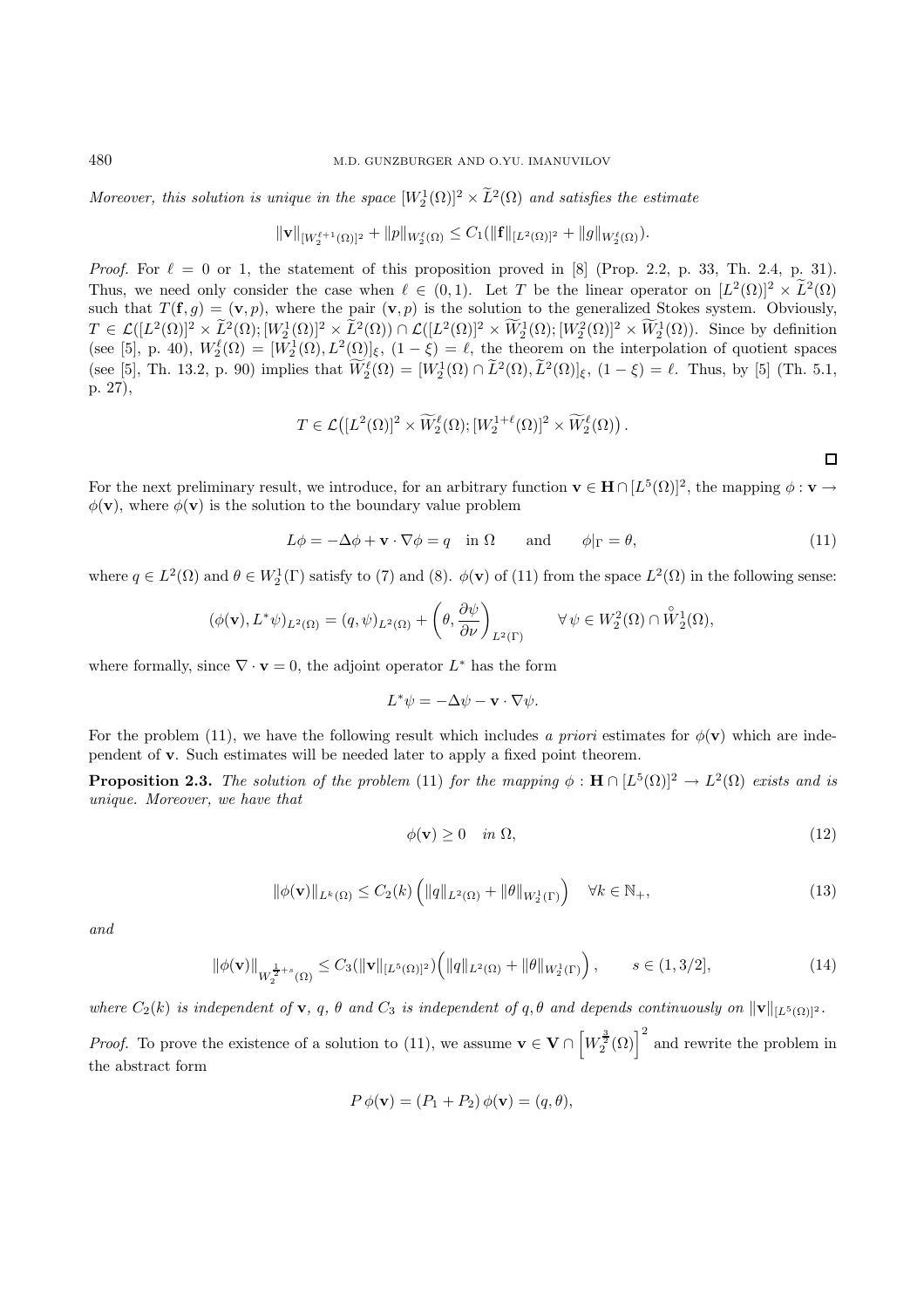where  $P_1y = (-\Delta y, y|_{\Gamma})$  and  $P_2y = (\mathbf{v} \cdot \nabla y, 0)$ . We now show that the operator  $P: W_2^{s+\frac{1}{2}}(\Omega) \to W_2^{s-\frac{3}{2}}(\Omega) \times$  $W^s_2(\Gamma)$  has the property

Im 
$$
P = W_2^{s-\frac{3}{2}}(\Omega) \times W_2^s(\Gamma).
$$
 (15)

It is well known (see [5]) that (15) holds true for the operator  $P_1$ , *i.e.*,

Im 
$$
P_1 = W_2^{s - \frac{3}{2}}(\Omega) \times W_2^s(\Gamma)
$$
. (16)

Moreover, due to the inequality

$$
\|\mathbf{v}\cdot\nabla\phi\|_{L^2(\Omega)}\leq C_1\|\mathbf{v}\|_{[L^5(\Omega)]^2}\|\phi\|_{W_2^{\frac{3}{2}}(\Omega)},
$$

the operator  $P_2: W_2^{s+\frac{1}{2}}(\Omega) \to W_2^{s-\frac{3}{2}}(\Omega) \times W_2^{s}(\Gamma)$  is compact. Hence, instead of (15), it suffices to prove

$$
\overline{\operatorname{Im} P} = W_2^{s - \frac{3}{2}}(\Omega) \times W_2^s(\Gamma). \tag{17}
$$

On the other hand (16) implies that (17) is equivalent to the following: for the operator  $L: W_2^{s+\frac{1}{2}}(\Omega) \cap \overset{\circ}{W}_2^1(\Omega) \to$  $W_2^{s-\frac{3}{2}}(\Omega),$ 

$$
\overline{\mathrm{Im}\,L} = W_2^{s-\frac{3}{2}}(\Omega). \tag{18}
$$

Suppose that (18) does not hold true. In that case, there exists a nonzero solution  $z \in L^2(\Omega)$  to the boundary value problem

$$
L^*z = 0 \quad \text{in } \Omega \qquad \text{and} \qquad z|_{\Gamma} = 0. \tag{19}
$$

Taking into account the fact that  $\mathbf{v} \cdot \nabla z \in W_2^{-1}(\Omega)$ , we obtain from (19) that  $z \in W_2^1(\Omega)$ . This regularity implies immediately  $\mathbf{v} \cdot \nabla z \in L^2(\Omega)$ . Hence,  $z \in W_2^2(\Omega)$  and taking the scalar product of this function with (19), we obtain  $\int_{\Omega} |\nabla z|^2 d\Omega = 0$ . This, together with the boundary condition in (19), implies that  $z \equiv 0$  which is a contradiction.

Now, let  $\mathbf{v} \in \mathbf{H} \cap [L^5(\Omega)]^2$  be an arbitrary function and the sequence  $\mathbf{v}_i \in \mathbf{V} \cap [C^2(\overline{\Omega})]^2$  be its approximation in the space  $\mathbf{H} \cap [L^5(\Omega)]^2$  so that

$$
\mathbf{v}_i \to \mathbf{v} \quad \text{in } \mathbf{H} \cap (L^5(\Omega))^2 \quad \text{as } i \to +\infty. \tag{20}
$$

Above we proved that for each  $\mathbf{v}_i$  there exists a solution  $y_i \in W_2^{s+\frac{1}{2}}(\Omega)$  to the boundary problem

$$
L_i y_i = -\Delta y_i + \mathbf{v}_i \cdot \nabla y_i = q \quad \text{in } \Omega \qquad \text{and} \qquad y_i|_{\Gamma} = \theta. \tag{21}
$$

By the maximum principle, we have that

$$
y_i \ge 0 \quad \text{in } \Omega. \tag{22}
$$

We now decompose the function  $y_i$  into the form  $y_i = y_i^{(1)} + y_i^{(2)}$ , where

$$
L_i y_i^{(1)} = q \text{ in } \Omega \quad \text{and} \quad y_i^{(1)}|_{\Gamma} = 0
$$
 (23)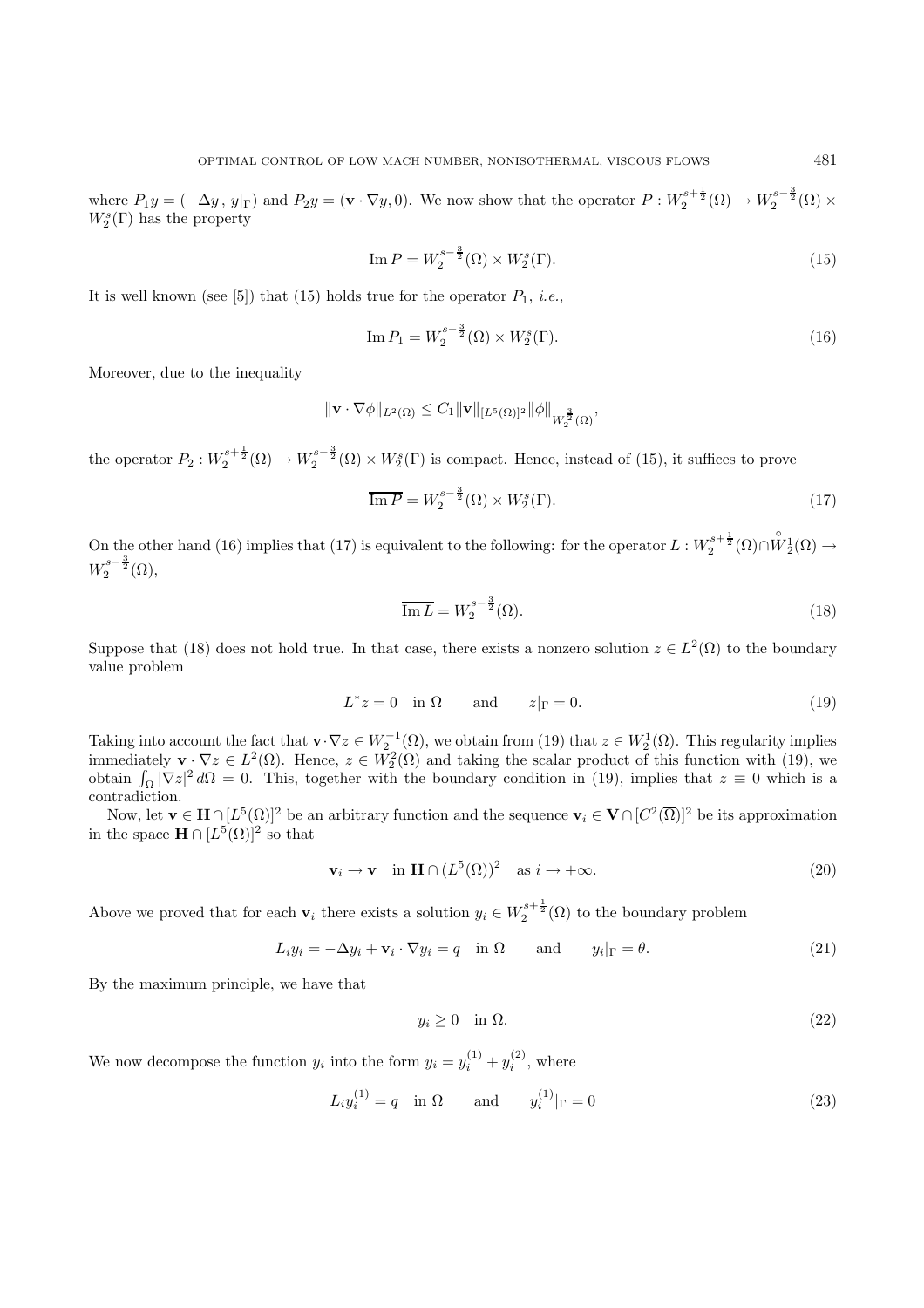and

$$
L_i y_i^{(2)} = 0 \quad \text{in } \Omega \qquad \text{and} \qquad y_i^{(2)}|_{\Gamma} = \theta. \tag{24}
$$

Taking the scalar product in  $L^2(\Omega)$  of (23) and the function  $(y_i^{(1)})^{2k+1}$  we obtain

$$
\frac{2k+1}{(k+1)^2} \int_{\Omega} \left| \nabla (y_i^{(1)})^{k+1} \right|^2 d\Omega = \int_{\Omega} \left( y_i^{(1)} \right)^{2k+1} q d\Omega.
$$

This equality and the Sobolev imbedding theorem imply that

$$
\left\| (y_i^{(1)})^k \right\|_{W_2^1(\Omega)} \le C_3(k) \|q\|_{L^2(\Omega)}^k \quad \forall \, k \ge 1,
$$
\n(25)

where the constant  $C_3(k)$  is independent of **v**. From (24), by the maximum principle and the Sobolev imbedding theorem, we obtain

$$
\left\| y_i^{(2)} \right\|_{L^\infty(\Omega)} \le C_3 \|\theta\|_{W_2^1(\Gamma)},\tag{26}
$$

where  $C_3$  is independent of **v**. Moreover, due to the inequality

$$
||y_i||_{W_2^{s+\frac{1}{2}}(\Omega)} \leq C_4 \left(||q||_{L^2(\Omega)} + ||\theta||_{W_2^s(\Gamma)} + ||\mathbf{v}||_{[L^5(\Omega)]^2} ||y_i||_{W_2^{\frac{7}{5}}(\Omega)} \right)
$$

and standard a priori estimates for the Laplace operator, we have

$$
||y_i||_{W_2^{\frac{1}{2}+s}(\Omega)} \leq C_5(||\mathbf{v}_i||_{[L^5(\Omega)]^2}) \left( ||q||_{L^2(\Omega)} + ||\theta||_{W_2^s(\Gamma)} \right). \tag{27}
$$

Hence, without the loss of generality, taking if necessary a subsequence, we can assume that

$$
y_i \to y
$$
 weakly in  $W_2^{\frac{1}{2}+s}(\Omega)$ ,  $s \in \left(1, \frac{3}{2}\right]$ . (28)

In particular (22) and (28) imply that

$$
y \ge 0 \quad \text{in} \quad \Omega. \tag{29}
$$

Furthermore (28) and the inequalities (25–27) imply that

$$
||y||_{L^{k}(\Omega)} \leq C_{6}(k) \left( ||q||_{L^{2}(\Omega)} + ||\theta||_{W_{2}^{1}(\Gamma)} \right) \qquad \forall k \in \mathbb{N}_{+},
$$
\n(30)

where the constant  $C_6$  is independent of **v**, and

$$
||y||_{W_2^{\frac{1}{2}+s}(\Omega)} \le C_7(||\mathbf{v}||_{[L^5(\Omega)]^2}) \left(||q||_{L^2(\Omega)} + ||\theta||_{W_2^1(\Gamma)}\right).
$$
\n(31)

By  $(20)$  and  $(23)$ , we can pass to the limit in  $(21)$  to obtain

$$
Ly = -\Delta y + \mathbf{v} \cdot \nabla y = q \quad \text{in } \Omega \qquad \text{and} \qquad y|_{\Gamma} = \theta.
$$

Thus, we established the existence of a solution to problem (11).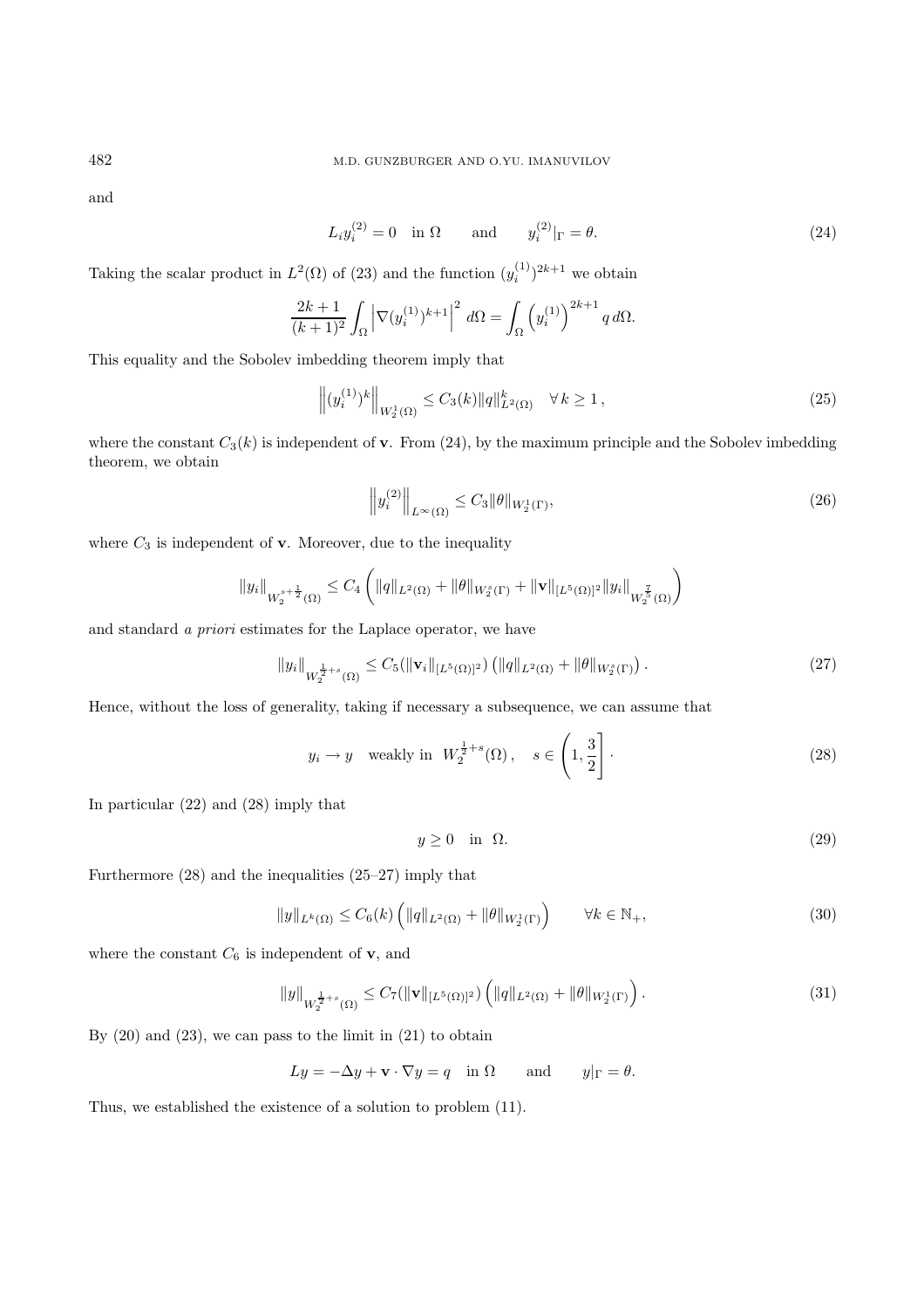Now let us prove the uniqueness of this solution in  $L^2(\Omega)$ . Suppose that problem (11) has two solutions  $y_j \in L^2(\Omega)$ ,  $j = 1, 2$ . Obviously, the function  $w = y_1 - y_2$  is the solution to the boundary value problem

$$
Lw = 0 \quad \text{in } \Omega \qquad \text{and} \qquad w|_{\Gamma} = 0. \tag{32}
$$

Suppose that there exists a nonzero solution to (32). Then,

$$
(w, L^*z)_{L^2(\Omega)} = 0 \quad \forall z \in W_2^2(\Omega) \cap \overset{\circ}{W}_2^1(\Omega). \tag{33}
$$

On the other hand, as we showed above, there exists a solution  $\tilde{z} \in W_2^2(\Omega)$  to the problem

$$
L^*\tilde{z} = w
$$
 in  $\Omega$  and  $\tilde{z}|_{\Gamma} = 0;$ 

to obtain this solution, one merely has to exchange **v** for  $-\mathbf{v}$  in (21). If we substitute  $\tilde{z}$  in (33), we obtain  $w \equiv 0$ .<br>Hence, we have that  $\phi(\mathbf{v}) = y$  and by (29–31), we have obtained the estimates (12–14). Hence, we have that  $\phi(\mathbf{v}) = y$  and by (29–31), we have obtained the estimates (12–14).

We next consider the solution  $(\mathbf{u}, p) \in [W_2^1(\Omega)]^2 \times \tilde{L}^2(\Omega)$  of the boundary value problem

$$
-\Delta \mathbf{u} + \mathbf{v} \cdot \nabla \mathbf{u} + \boldsymbol{\omega}(\mathbf{v}) + \nabla p = \mathbf{f} \quad \text{in } \Omega,
$$
\n(34)

$$
\nabla \cdot \left(\frac{\mathbf{u}}{1 + \phi(\mathbf{v})}\right) = 0 \quad \text{in } \Omega,
$$
\n(35)

and

$$
\mathbf{u}|_{\Gamma} = \mathbf{0},\tag{36}
$$

where  $\phi(\mathbf{v})$  is the solution of (11) and

$$
\boldsymbol{\omega}(\mathbf{v}) = \beta \left( \begin{array}{c} 0 \\ 1 \end{array} \right) \frac{\phi(\mathbf{v})}{1 + \phi(\mathbf{v})}.
$$

By (12) and (13),

$$
\|\boldsymbol{\omega}(\mathbf{v})\|_{[L^{2}(\Omega)]^{2}} \leq C_{10} \left( \|\theta\|_{W_{2}^{1}(\Gamma)} + \|q\|_{L^{2}(\Omega)} \right). \tag{37}
$$

For the boundary value problem (34–36), we have the following result.

**Proposition 2.4.** Let  $\mathbf{v} \in \mathbf{H} \cap [L^5(\Omega)]^2$  and  $\mathbf{f} \in \mathbf{H}$ . Then, (34–36) has a unique solution  $(\mathbf{u}, p) \in [W_2^1(\Omega)]^2 \times$  $\widetilde{L}^2(\Omega)$ . Moreover, the estimate

$$
\left\| \frac{\mathbf{u}}{1 + \phi(\mathbf{v})} \right\|_{[W_2^1(\Omega)]^2} \leq C_8 \left( \|\mathbf{f}\|_{\mathbf{H}} + \|\theta\|_{W_2^1(\Gamma)} + \|q\|_{L^2(\Omega)} \right),\tag{38}
$$

where the constant  $C_8$  is independent of **v**, holds.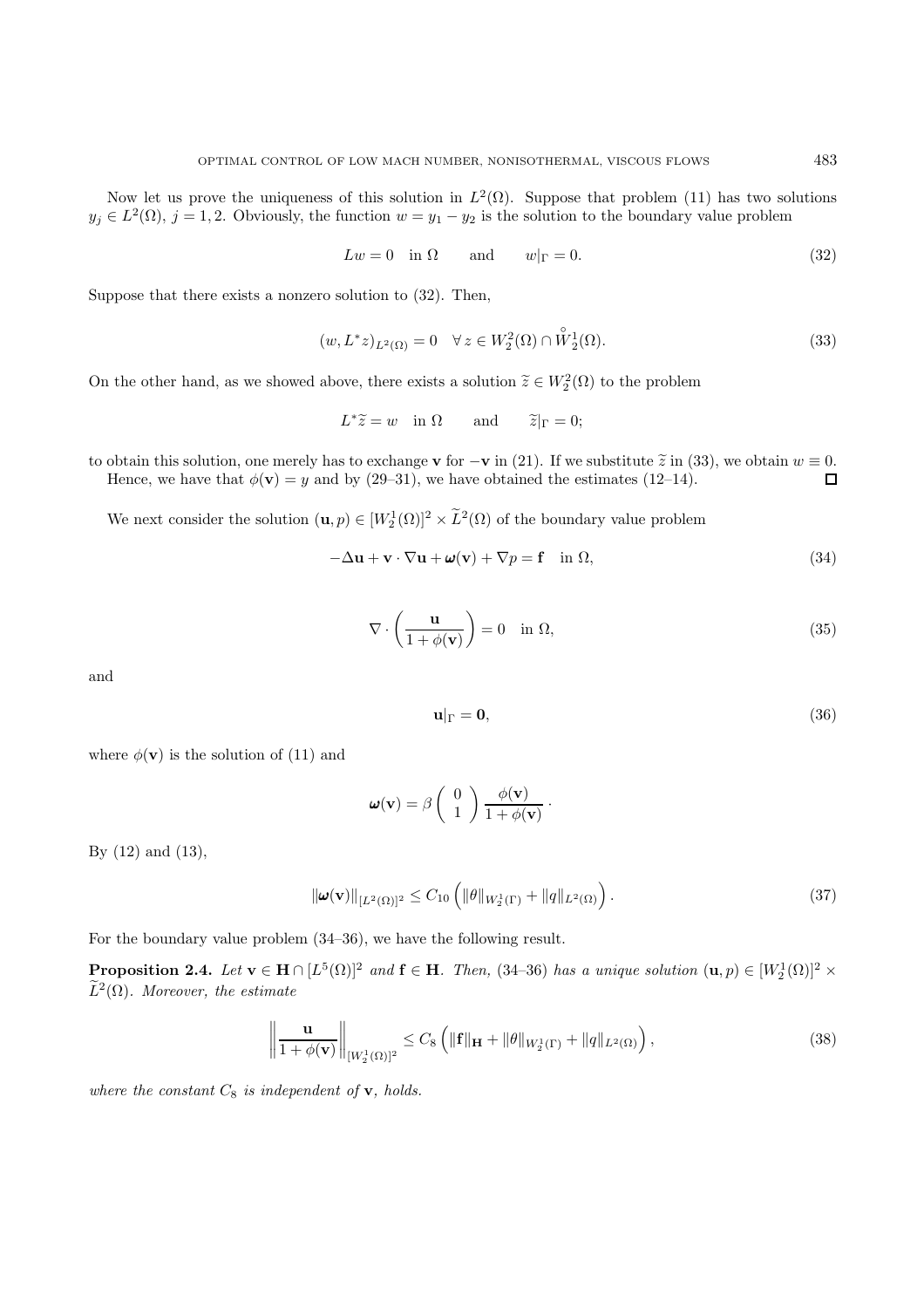*Proof.* We first show that if a solution  $(\mathbf{u}, p) \in [W_2^1(\Omega)]^2 \times L^2(\Omega)$  exists, it is unique. To see this, suppose that (34–36) has two solutions  $(\mathbf{u}_1, p_1), (\mathbf{u}_2, p_2) \in [W_2^1(\Omega)]^2 \times \tilde{L}^2(\Omega)$ . Then, the pair  $\mathbf{w} = \mathbf{u}_1 - \mathbf{u}_2$  and  $r = p_1 - p_2$  satisfies the system of equations

$$
-\Delta \mathbf{w} + \mathbf{v} \cdot \nabla \mathbf{w} + \nabla r = \mathbf{0} \quad \text{in } \Omega,
$$
\n(39)

$$
\nabla \cdot \left(\frac{\mathbf{w}}{1 + \phi(\mathbf{v})}\right) = 0 \quad \text{in } \Omega,
$$
\n(40)

and

$$
\mathbf{w}|_{\Gamma} = \mathbf{0}.\tag{41}
$$

Multiplying (39) by  $\widetilde{\mathbf{w}} = \mathbf{w}/(1 + \phi(\mathbf{v}))$ , integrating over  $\Omega$ , and then integrating by parts, we obtain

$$
0 = \int_{\Omega} \left\{ \nabla \left( 1 + \phi(\mathbf{v}) \right) \tilde{\mathbf{w}} \cdot \nabla \tilde{\mathbf{w}} + \frac{1}{2} |\tilde{\mathbf{w}}|^2 \mathbf{v} \cdot \nabla \left( 1 + \phi(\mathbf{v}) \right) \right\} d\Omega
$$
  
\n
$$
= \int_{\Omega} \left\{ \left( 1 + \phi(\mathbf{v}) \right) |\nabla \tilde{\mathbf{w}}|^2 + \frac{1}{2} \nabla \left( 1 + \phi(\mathbf{v}) \right) \cdot \nabla |\tilde{\mathbf{w}}|^2 + \frac{1}{2} |\tilde{\mathbf{w}}|^2 \mathbf{v} \cdot \nabla \phi(\mathbf{v}) \right\} d\Omega
$$
  
\n
$$
= \int_{\Omega} \left( (1 + \phi(\mathbf{v})) |\nabla \tilde{\mathbf{w}}|^2 - \frac{1}{2} |\tilde{\mathbf{w}}|^2 \Delta \phi(\mathbf{v}) + \frac{1}{2} |\tilde{\mathbf{w}}|^2 \mathbf{v} \cdot \nabla \phi(\mathbf{v}) \right) d\Omega.
$$
 (42)

Then, by  $(11)$ ,

$$
\int_{\Omega} \left( (1 + \phi(\mathbf{v})) |\nabla \widetilde{\mathbf{w}}|^2 + q |\widetilde{\mathbf{w}}|^2 \right) d\Omega = 0
$$

and our statement, *i.e.*,  $\mathbf{w} = \mathbf{0}$ , follows from (7) and (12).

The next step is to prove that the problem (34–36) has a solution for all **f** ∈ **H**. We define the linear operator A by

$$
A(\mathbf{u}, p) = \left(-\Delta \mathbf{u} + \mathbf{v} \cdot \nabla \mathbf{u} + \nabla p, \ \frac{\nabla \cdot \mathbf{u}}{1 + \phi(\mathbf{v})} - \frac{\mathbf{u} \cdot \nabla \phi(\mathbf{v})}{(1 + \phi(\mathbf{v}))^2}\right).
$$
(43)

Obviously, for any nonnegative function  $\phi(\mathbf{v}) \in W_2^{\frac{3}{2}}(\Omega)$ , we have

$$
A \in \mathcal{L}\left( [W_2^2(\Omega)]^2 \times \widetilde{W}_2^1(\Omega); [L^2(\Omega)]^2 \times \widetilde{W}_2^1(\Omega) \right). \tag{44}
$$

Let us now show that

$$
\operatorname{Im}(A) \supset [L^2(\Omega)]^2 \times \{0\} \tag{45}
$$

First, we claim

$$
\overline{\operatorname{Im}\widetilde{A}} = \mathbf{V}^* \times \widetilde{L}^2(\Omega),\tag{46}
$$

where  $(·)^*$  denotes the dual space,

$$
\widetilde{A}(\mathbf{u},p) = \left(\mathbf{P}(-\Delta \mathbf{u} + \mathbf{v} \cdot \nabla \mathbf{u} + \nabla p) , \frac{\nabla \cdot \mathbf{u}}{1 + \phi(\mathbf{v})} - \frac{\mathbf{u} \cdot \nabla \phi(\mathbf{v})}{(1 + \phi(\mathbf{v}))^2}\right),
$$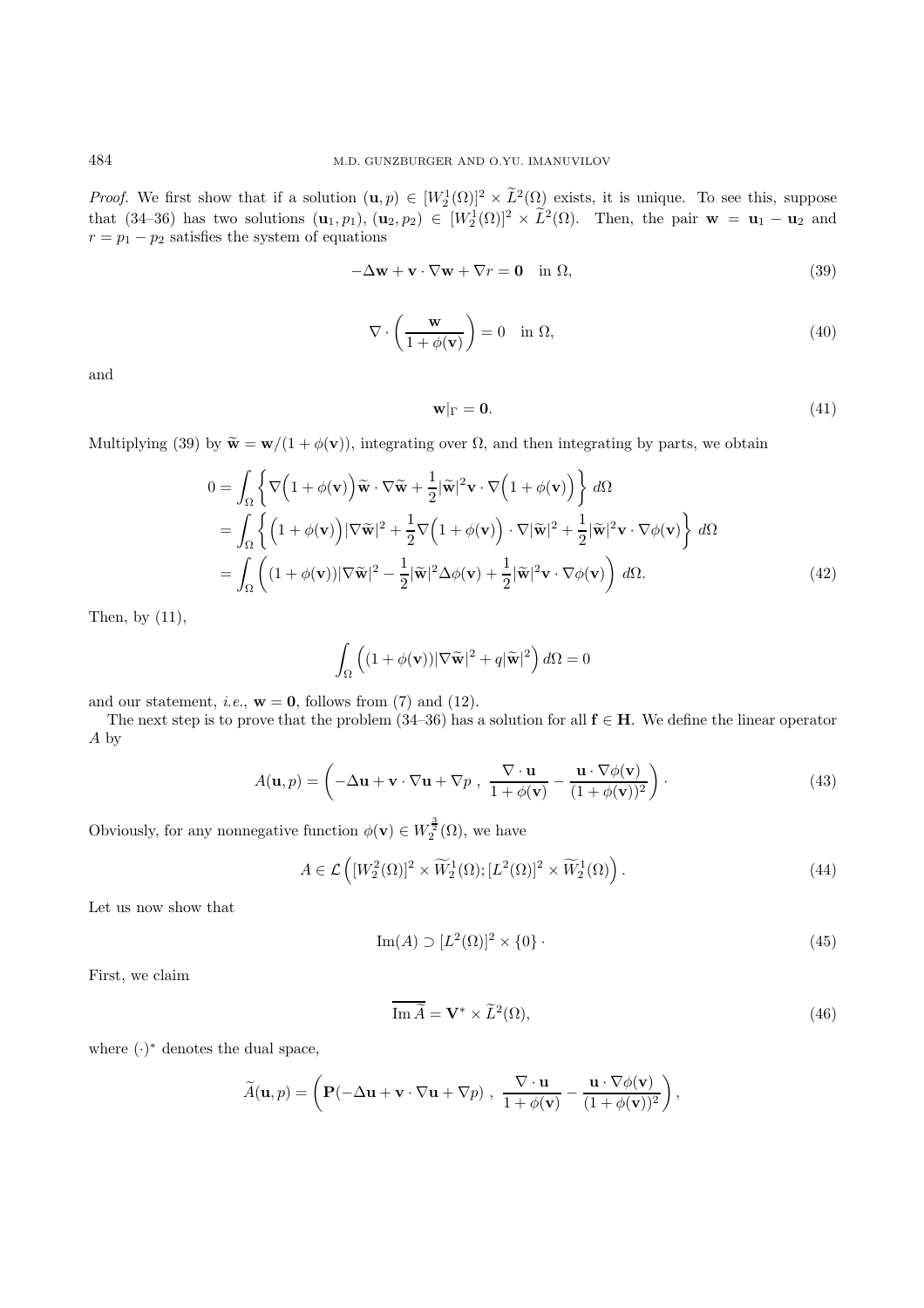and the operator **P** is orthoprojector from  $[L^2(\Omega)]^2$  to **H**. Our proof is by contradiction. Suppose that Im  $\widetilde{A} \neq$  $V^* \times \tilde{L}^2(\Omega)$ . Then, there exists an element of the space  $V \times \tilde{L}^2(\Omega)$  which we denote by  $(z, \zeta)$  such that

$$
\langle A(\mathbf{u}, p), (\mathbf{z}, \zeta) \rangle = 0 \quad \forall (\mathbf{u}, p) \in [W_2^2(\Omega)]^2 \times \widetilde{W}_2^1(\Omega) \tag{47}
$$

which immediately implies that

$$
-\Delta z - \mathbf{v} \cdot \nabla z = \frac{1}{1 + \phi(\mathbf{v})} \nabla \zeta \quad \text{in } \Omega,
$$
\n(48)

$$
\nabla \cdot \mathbf{z} = 0 \qquad \text{in } \Omega,\tag{49}
$$

and

$$
\mathbf{z}|_{\Gamma} = \mathbf{0}.\tag{50}
$$

Then, multiplying (48) by  $(1 + \phi(\mathbf{v}))\mathbf{z}$ , integrating over  $\Omega$ , and then integrating by parts, we have

$$
0 = \int_{\Omega} \left\{ (1 + \phi(\mathbf{v})) |\nabla \mathbf{z}|^2 - \frac{1}{2} \Delta \phi(\mathbf{v}) |\mathbf{z}|^2 + \frac{1}{2} (\mathbf{v} \cdot \nabla \phi(\mathbf{v})) |\mathbf{z}|^2 \right\} d\Omega
$$
  
= 
$$
\int_{\Omega} \left( (1 + \phi(\mathbf{v})) |\nabla \mathbf{z}|^2 + q |\mathbf{z}|^2 \right) d\Omega
$$

and, by (7) and (12),  $z \equiv 0$ . Then (47) yields  $\nabla \zeta = 0$ . Hence,  $\zeta \equiv 0$ . Thus, we have reached the contradiction. Now, we let **f** be an arbitrary element from **H**. Then, by (45), there exists a sequence  $\{(\mathbf{f}_i, r_i, \mathbf{u}_i, p_i)\}\subset$ 

 $\mathbf{H} \times \tilde{L}^2(\Omega) \times [W_2^2(\Omega)]^2 \times W_2^1(\Omega)$  such that

$$
(\mathbf{f}_i, r_i) \to (\mathbf{f}, 0) \quad \text{in } \mathbf{H} \times W_2^1(\Omega),
$$
  

$$
-\Delta \mathbf{u}_i + \mathbf{v} \cdot \nabla \mathbf{u}_i + \boldsymbol{\omega}(\mathbf{v}) + \nabla p_i = \mathbf{f}_i \quad \text{in } \Omega,
$$
 (51)

$$
\nabla \cdot \left(\frac{\mathbf{u}_i}{1 + \phi(\mathbf{v})}\right) = r_i \qquad \text{in } \Omega,
$$
\n(52)

and

$$
\mathbf{u}_i|_{\Gamma} = \mathbf{0}.\tag{53}
$$

Multiplying (51) by  $\tilde{\mathbf{u}}_i = \mathbf{u}_i/(1 + \phi(\mathbf{v}))$ , integrating over  $\Omega$ , and then integrating by parts, we obtain, similarly to (42),

$$
\int_{\Omega} \left( (1 + \phi(\mathbf{v})) |\nabla \widetilde{\mathbf{u}}_i|^2 + q |\widetilde{\mathbf{u}}_i|^2 + \frac{\boldsymbol{\omega}(\mathbf{v}) \cdot \mathbf{u}_i}{(1 + \phi(\mathbf{v}))} \right) d\Omega - \int_{\Omega} \mathbf{f}_i \cdot \widetilde{\mathbf{u}}_i d\Omega - \int_{\Omega} r_i p_i d\Omega = 0.
$$
 (54)

From (51) we obtain

$$
\|p_i\|_{L^2(\Omega)} \leq C_{11}\left(\|\mathbf{u}_i\|_{[W_2^1(\Omega)]^2} + \|\boldsymbol{\omega}(\mathbf{v})\|_{[L^2(\Omega)]^2} + \|\mathbf{f}_i\|_{\mathbf{H}} + \|\mathbf{v}\|_{[L^5(\Omega)]^2}\|\mathbf{u}_i\|_{[W_2^1(\Omega)]^2}\right).
$$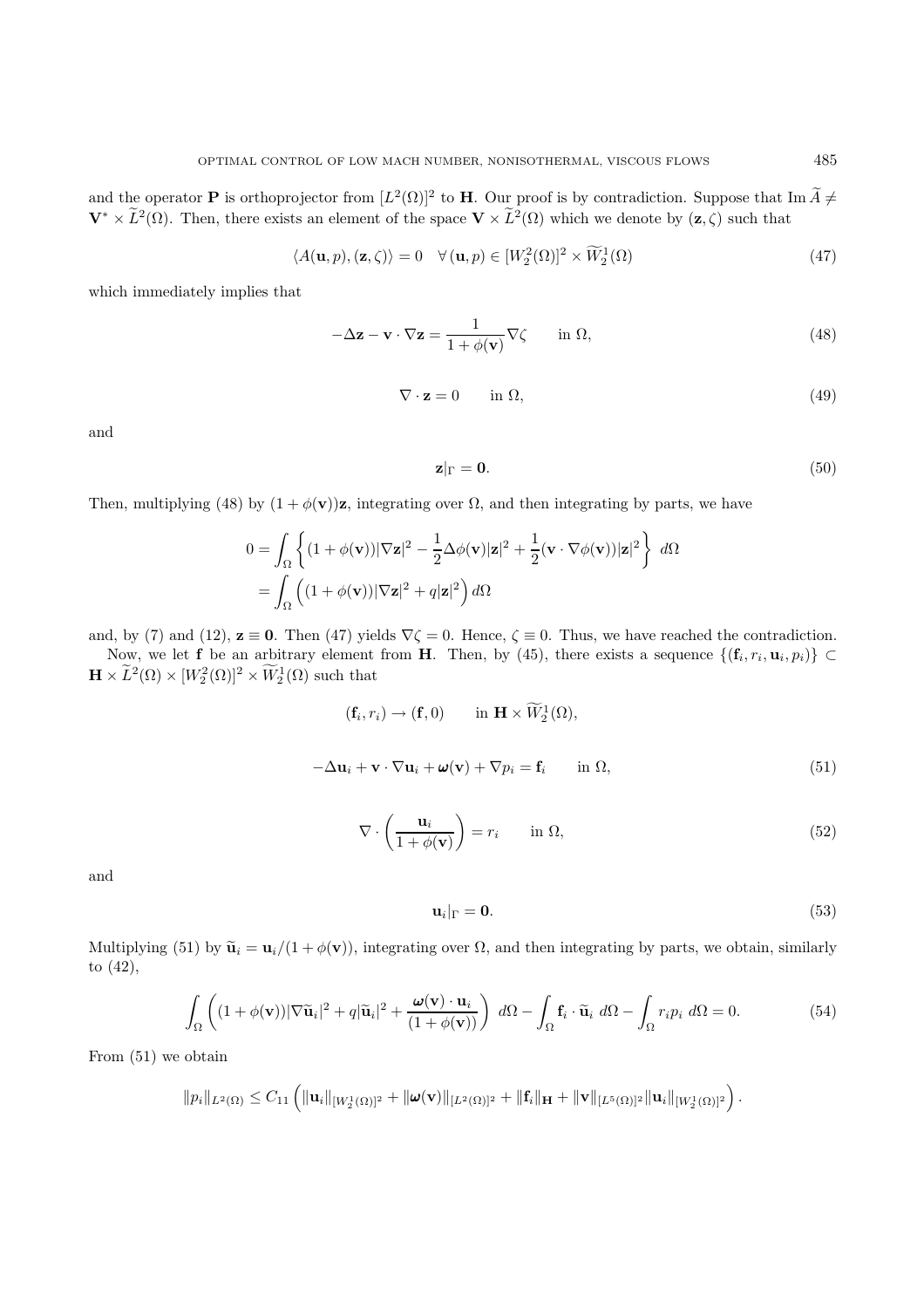This equality (37), and (54) imply the estimate

$$
\|\mathbf{u}_{i}\|_{[L^{2}(\Omega)]^{2}}^{2} + \left\|\frac{\mathbf{u}_{i}}{1 + \phi(\mathbf{v})}\right\|_{[W_{2}^{1}(\Omega)]^{2}}^{2} \leq C_{12} \left(\|\mathbf{f}\|_{\mathbf{H}}^{2} + \|\theta\|_{W_{2}^{1}(\Gamma)}^{2} + \|q\|_{L^{2}(\Omega)}^{2} + 1\right),\tag{55}
$$

where the constant  $C_{12}$  is independent of **v**. In particular, since  $\phi(\mathbf{v}) \in W_2^{\frac{3}{2}}(\Omega)$ , the estimate (55) implies that

$$
\|\mathbf{u}_{i}\|_{[W_{2}^{1}(\Omega)]^{2}}^{2} \leq C_{13} \left( \|\mathbf{f}\|_{\mathbf{H}}^{2} + \|\theta\|_{W_{2}^{1}(\Gamma)}^{2} + \|q\|_{L^{2}(\Omega)}^{2} + 1 \right). \tag{56}
$$

Thus, we have that, taking if it is necessary a subsequence,

$$
(\mathbf{u}_i, p_i) \rightarrow (\mathbf{u}, p)
$$
 in  $[W_2^1(\Omega)]^2 \times \tilde{L}^2(\Omega)$ .

Passing to the limit in  $(51)$  and  $(53)$ , we obtain that  $(\mathbf{u}, p)$  is the solution to problem  $(34-36)$ . Passing to the limit in  $(55)$ , we obtain  $(38)$ .  $\Box$ 

We are now in a position to prove Theorem 2.1 by a fixed point argument.

*Proof of Theorem 2.1.* We first prove the theorem under the assumption that  $\theta \in W_2^s(\Gamma)$ ,  $s \in (1, \frac{3}{2}]$ . We define the mapping  $G(\mathbf{v})$  by

$$
G(\mathbf{v}) = \frac{\mathbf{u}}{1 + \phi(\mathbf{v})},\tag{57}
$$

where  $\phi(\mathbf{v})$  is the solution of (11) and  $(\mathbf{u}, p) \in [W_2^1(\Omega)]^2 \times \tilde{L}^2(\Omega)$  is the solution of the boundary value problem (34–36). Note that by (36) and (55),  $G(\mathbf{v}) \in \mathbf{V}$ . Obviously, if  $\tilde{\mathbf{v}}$  is the fixed point of the mapping G, then the pair  $((1 + \phi(\tilde{\mathbf{v}}))\tilde{\mathbf{v}}, \phi(\tilde{\mathbf{v}}))$  is the solution to problem (1–6).

Let us now prove that

$$
G \in C(\mathbf{H} \cap [L^5(\Omega)]^2; \mathbf{H} \cap [L^5(\Omega)]^2). \tag{58}
$$

To prove (58), let us establish the continuity of the mapping  $\phi$ , *i.e.*,

$$
\phi \in C(\mathbf{H} \cap [L^5(\Omega)]^2; L^2(\Omega)).\tag{59}
$$

Suppose the contrary. In that case, there exists a sequence  $v_i$  such that

$$
\mathbf{v}_i \to \mathbf{v} \qquad \text{in } \mathbf{H} \cap [L^5(\Omega)]^2 \tag{60}
$$

and

$$
\phi(\mathbf{v}_i) \not \to \phi(\mathbf{v}) \quad \text{in } L^2(\Omega).
$$

By  $(14)$  and  $(60)$ , we can assume

$$
\phi(\mathbf{v}_i) \to \widetilde{y} \quad \text{in } W_4^1(\Omega). \tag{61}
$$

Passing to the limit in (11), keeping in mind (60) and (61), we have that

$$
L\widetilde{y} = q
$$
 in  $\Omega$  and  $\widetilde{y}|_{\Gamma} = \theta$ .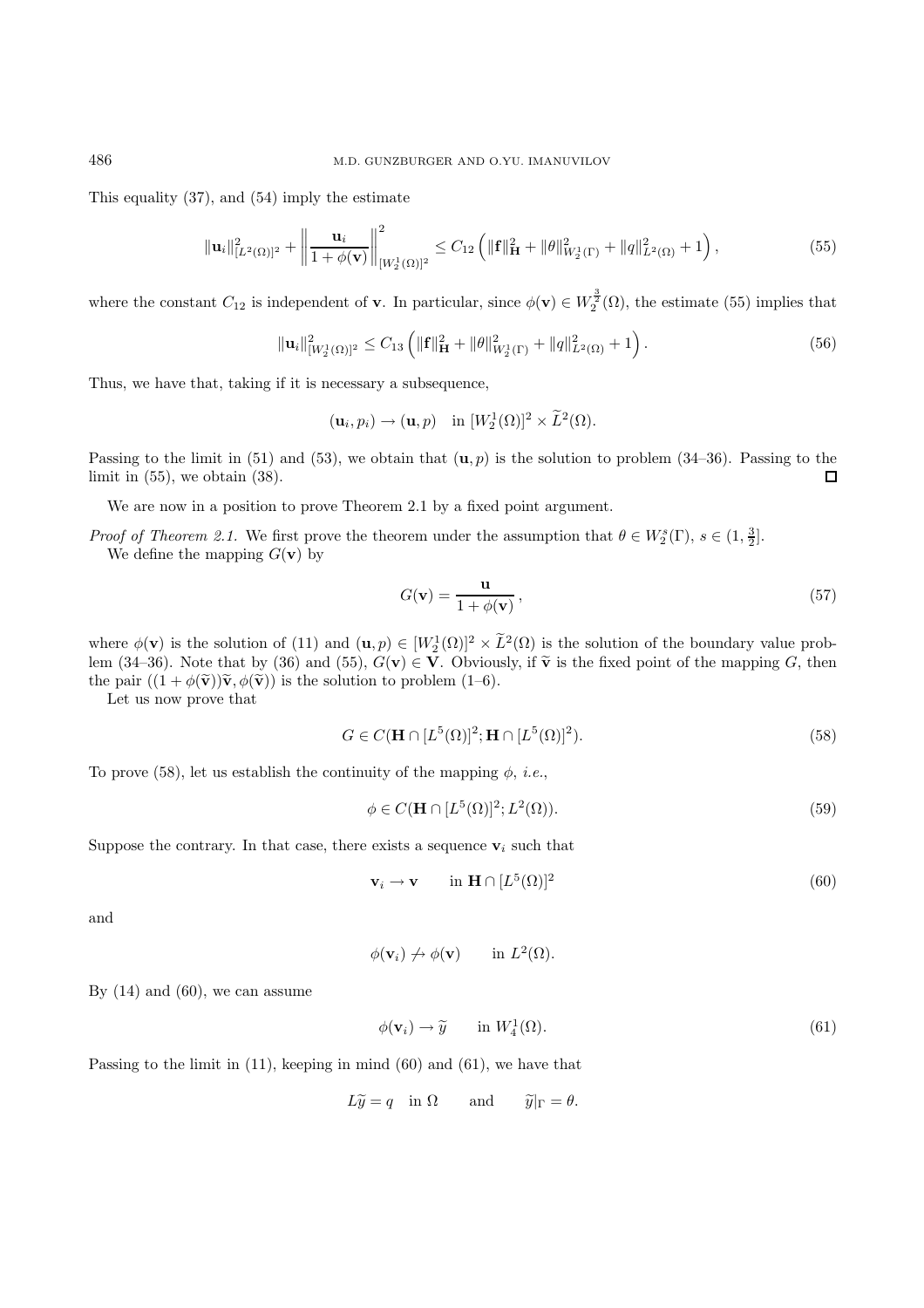Then, the uniqueness of the solution to problem (11) in  $L^2(\Omega)$  implies immediately that  $\tilde{y} = \phi(\mathbf{v})$ . We have reached the contradiction.

By (59), to prove (58) it now suffices to show that the mapping  $G_1(\mathbf{v}) = \mathbf{u}$ , where  $\mathbf{u}$  is the solution of (34–36), belongs to  $C(\mathbf{H} \cap [L^5(\Omega)]^2; [L^5(\Omega)]^2)$ . Suppose the contrary. In that case, there exists the sequence **v**<sub>i</sub> such that

$$
\mathbf{v}_i \to \mathbf{v} \qquad \text{in } \mathbf{H} \cap [L^5(\Omega)]^2 \tag{62}
$$

and

$$
G_1(\mathbf{v}_i) \nrightarrow G_1(\mathbf{v}) \quad \text{in } [L^2(\Omega)]^2.
$$

By  $(55, 59)$ , and  $(62)$ , we can assume that

$$
G_1(\mathbf{v}_i) \to \widetilde{\mathbf{u}} \qquad \text{in } [W_2^1(\Omega)]^2 \tag{63}
$$

and

$$
\boldsymbol{\omega}(\mathbf{v}_i) \to \boldsymbol{\omega}(\mathbf{v}) \qquad \text{in } [L^2(\Omega)]^2.
$$

Thus, passing to the limit in (57–34), we obtain that

$$
-\Delta \widetilde{\mathbf{u}} + \mathbf{v} \cdot \nabla \widetilde{\mathbf{u}} + \boldsymbol{\omega}(\mathbf{v}) + \nabla \widetilde{p} = \mathbf{f} \quad \text{in } \Omega,
$$

$$
\nabla \cdot \left(\frac{\widetilde{\mathbf{u}}}{1 + \phi(\mathbf{v})}\right) = 0 \quad \text{in } \Omega,
$$

and

# $\widetilde{\mathbf{u}}|_{\Gamma} = \mathbf{0}.$

On the other hand, for the element  $\mathbf{u} = G_1(\mathbf{v})$  one can find the pressure  $p \in L^2(\Omega)$  such that the pair  $(\mathbf{u}, p)$ satisfies (34–36). Then, Proposition 2.4 implies that  $\tilde{\mathbf{u}} = G_1(\mathbf{v})$ . Thus, we have arrived at a contradiction.

Let  $B_\gamma$  be the ball in  $\mathbf{H} \cap [L^5(\Omega)]^2$  of radius  $\gamma$  centered at zero. By (38) and the Sobolev embedding theorem, for all  $\gamma$  large enough,

$$
G(B_{\gamma}) \subset B_{\gamma}.
$$

Moreover, (45) and the compactness of the embedding of **V**  $\subset$  **H** ∩  $[L^5(\Omega)]^2$  implies that

Im G is compact in 
$$
\mathbf{H} \cap [L^5(\Omega)]^2
$$
.

Thus, all conditions of the Leray-Shauder fixed point theorem hold true and there exists a fixed point of the mapping G. By (14), the temperature component of our solution  $T \in W_2^{\frac{1}{2}+s}(\Omega)$ .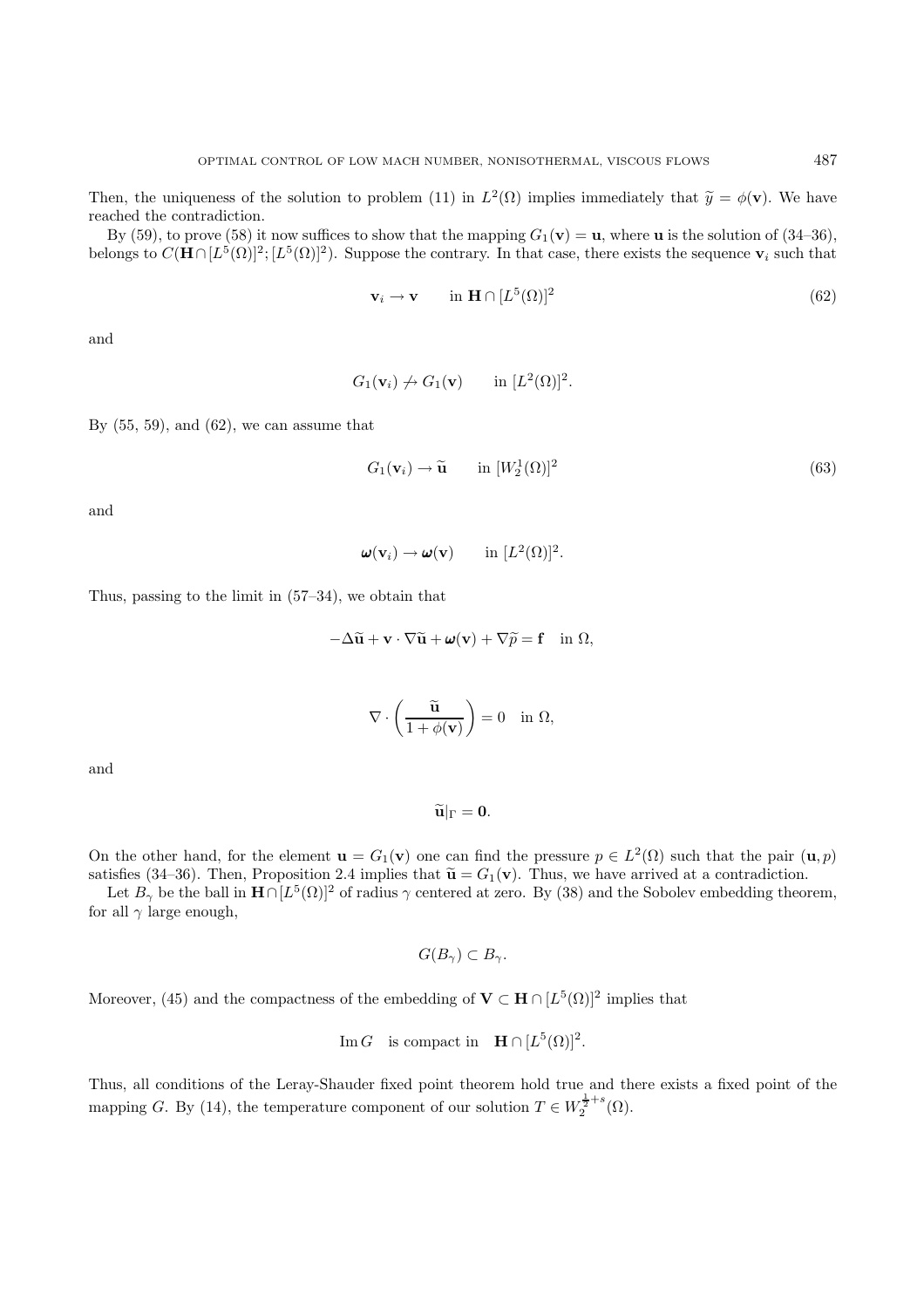Now let us prove that the component **u** of our solution belongs to  $\left[W_2^{s+\frac{1}{2}}(\Omega)\right]^2$ . First, we rewrite the system (1–3) in the form

$$
-\Delta \mathbf{u} + \nabla p = \tilde{\mathbf{f}} \qquad \text{in } \Omega,
$$
\n(64)

$$
\nabla \cdot \mathbf{u} = \tilde{m} \qquad \text{in } \Omega,
$$
\n(65)

$$
\mathbf{u}|_{\Gamma} = \mathbf{0},\tag{66}
$$

where

$$
\widetilde{\mathbf{f}} = -\rho \mathbf{u} \cdot \nabla \mathbf{u} - \beta \begin{pmatrix} 0 \\ 1 \end{pmatrix} \rho T
$$

and  $\widetilde{m} = -(\mathbf{u} \cdot \nabla \rho)/\rho$ . By (14) and (38),

$$
\|\widetilde{\mathbf{f}}\|_{[W_4^{-1}(\Omega)]^2} + \|\widetilde{m}\|_{L^{4-\varepsilon}(\Omega)} \le C_{14}(\varepsilon) \left( \|\theta\|_{W_2^1(\Gamma)}^2 + \|q\|_{L^2(\Omega)}^2 + \|\mathbf{f}\|_{\mathbf{H}}^2 + 1 \right) \quad \forall \varepsilon > 0. \tag{67}
$$

Then, by the theorem on regularity of the Stokes system (see [8], Prop. 2.3.3, p. 35) we have

$$
\|\mathbf{u}\|_{\left[W_{4-\varepsilon}^{1}(\Omega)\right]^{2}} + \|p\|_{L^{4-\varepsilon}(\Omega)} \leq C_{14}(\varepsilon) \left(\|\theta\|_{W_{2}^{1}(\Gamma)}^{2} + \|q\|_{L^{2}(\Omega)}^{2} + \|\mathbf{f}\|_{\mathbf{H}}^{2} + 1\right) \qquad \forall \varepsilon > 0.
$$
\n
$$
(68)
$$

This improved regularity implies immediately that

$$
\|\widetilde{\mathbf{f}}\|_{[L^{2}(\Omega)]^{2}} + \|\widetilde{m}\|_{W_{2}^{s-\frac{1}{2}}(\Omega)} \leq C_{15}(\varepsilon) \left( \|\theta\|_{W_{2}^{s}(\Gamma)}^{4} + \|q\|_{L^{2}(\Omega)}^{4} + \|\mathbf{f}\|_{\mathbf{H}}^{4} + 1 \right). \tag{69}
$$

Hence by regularity results for the Stokes system (see, e.g. [8], Prop. 2.2, p. 33), we have

$$
\|\mathbf{u}\|_{\left[W_{2}^{s+\frac{1}{2}}(\Omega)\right]^{2}} + \|p\|_{W_{2}^{s-\frac{1}{2}}(\Omega)} \leq C_{16} \left( \|\theta\|_{W_{2}^{s}(\Gamma)}^{4} + \|q\|_{L^{2}(\Omega)}^{4} + \|\mathbf{f}\|_{\mathbf{H}}^{4} + 1 \right). \tag{70}
$$

To establish the  $[W_2^2(\Omega)]^2$  regularity of the function  $\mathbf{w} = \rho \mathbf{u}$ , we rewrite (1-3) in terms of  $(\mathbf{w}, \zeta)$  that satisfies the equations

$$
-\Delta \mathbf{w} + \nabla \zeta = \mathbf{g} \quad \text{in } \Omega,
$$
\n(71)

$$
\nabla \cdot \mathbf{w} = 0 \quad \text{in } \Omega,\tag{72}
$$

and

$$
\mathbf{w}|_{\Gamma} = \mathbf{0},\tag{73}
$$

where

$$
\mathbf{g} = \rho \left( -\rho \mathbf{u} \cdot \nabla \mathbf{u} - \beta \begin{pmatrix} 0 \\ 1 \end{pmatrix} \rho T + \mathbf{f} + 2 \nabla T \cdot \nabla \mathbf{w} - (q - \rho \mathbf{u} \cdot \nabla T) \mathbf{w} \right) + p \nabla \rho.
$$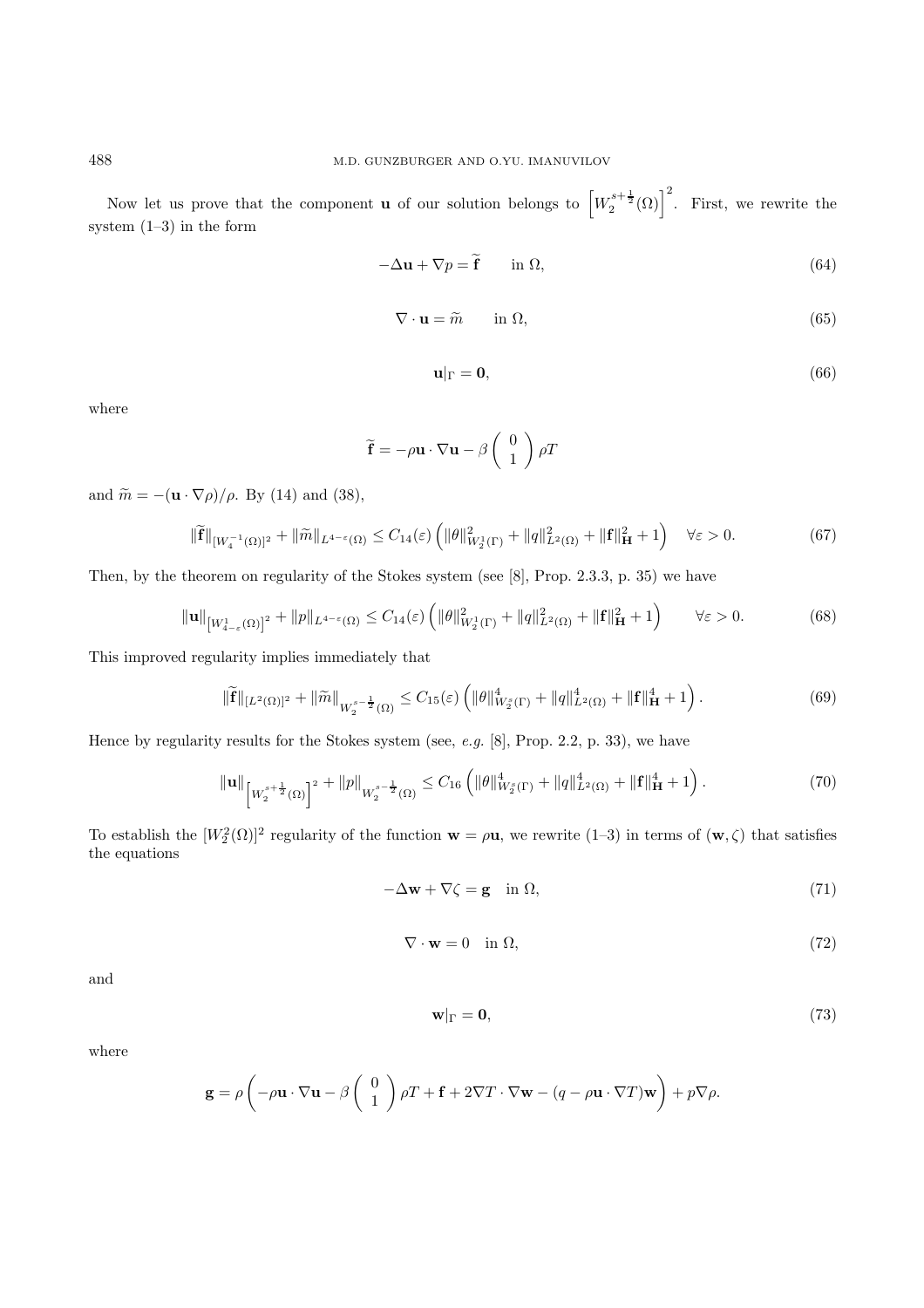Since by  $(14, 70)$   $\mathbf{g} \in [L^2(\Omega)]^2$ , Proposition 2.2 yields  $\mathbf{w} \in \mathbf{H}^2$ .

Now, let us prove the estimate (10). Let **u** be an arbitrary solution to problem (1–6) and the parameter  $s \in [1, \frac{3}{2}]$ . Since  $\rho \mathbf{u} \in \mathbf{H} \cap [L^5(\Omega)]^2$  and  $\nabla \cdot (\rho \mathbf{u}) = 0$ , we can use the *a priori* estimate (13) for the boundary problem  $(11)$ , *i.e.*,

$$
||T||_{L^{2}(\Omega)} \leq C_{17} \left( ||q||_{L^{2}(\Omega)} + ||\theta||_{W_{2}^{1}(\Gamma)} \right).
$$
\n(74)

Thus, for the function  $\mathbf{w}_1 = -\beta \begin{pmatrix} 0 \\ \rho T \end{pmatrix}$ , the analog of (37) holds true, *i.e.*,

$$
\|\mathbf{w}_1\|_{[L^2(\Omega)]^2} \leq C_{18} \left( \|\theta\|_{W_2^1(\Gamma)} + \|q\|_{L^2(\Omega)} + 1 \right). \tag{75}
$$

Taking the scalar product in  $L^2(\Omega)$  of (1) and the function  $\rho$ **u**, similar to (54), we have

$$
\int_{\Omega} \left( \frac{1}{\rho} |\nabla(\rho \mathbf{u})|^2 + \rho \mathbf{u} \cdot \mathbf{w}_1 \right) d\Omega - \int_{\Omega} \rho \mathbf{u} \cdot \mathbf{f} d\Omega = 0.
$$

From (1.64) and this equality we have

$$
\|\mathbf{u}\|_{[W_2^1(\Omega)]^2}^2 \le C_{19} \left( \|\mathbf{f}\|_{\mathbf{H}}^2 + \|\theta\|_{W_2^1(\Gamma)}^2 + \|q\|_{L^2(\Omega)}^2 + 1 \right). \tag{76}
$$

We decompose the function T in the form  $T = \tau_1 + \tau_2$ , where

$$
-\Delta \tau_2 = q \quad \text{in } \Omega \qquad \text{and} \qquad \tau_2|_{\Gamma} = \theta. \tag{77}
$$

By  $(63)$  and standard a priori estimates for the Laplace operator (see, e.g. [5]),

$$
\|\tau_2\|_{W_2^{s+1/2}(\Omega)} \le C_{20} \left( \|\theta\|_{W_2^s(\Gamma)} + \|q\|_{L^2(\Omega)} \right). \tag{78}
$$

By (4) and (64), the function  $\tau_1$  satisfies

$$
-\Delta \tau_1 + \rho \mathbf{u} \cdot \nabla \tau_1 = -\rho \mathbf{u} \cdot \nabla \tau_2 \quad \text{in } \Omega \qquad \text{and} \qquad \tau_1|_{\Gamma} = 0. \tag{79}
$$

Due to the inequality  $\|\rho \mathbf{u} \cdot \nabla \tau_2\|_{L^2(\Omega)} \leq C_{21} \|\mathbf{u}\|_{[W_2^1(\Omega)]^2} \|\tau_2\|_{W_2^{\frac{5}{4}}(\Omega)}$  and standard a priori estimates for elliptic equations, we have

$$
\|\tau_1\|_{W_2^2(\Omega)} \le C_{22} \|\mathbf{u}\|_{[W_2^1(\Omega)]^2} \|\tau_2\|_{W_2^{\frac{5}{4}}(\Omega)}.
$$
\n(80)

The inequalities (76–80) yield

$$
||T||_{W_2^{\frac{1}{2}+s}(\Omega)} \leq C_{23} \left( ||\mathbf{f}||_{\mathbf{H}}^2 + ||\theta||_{W_2^1(\Gamma)}^2 + ||q||_{L^2(\Omega)}^2 + 1 \right). \tag{81}
$$

Finally, repeating the argument extending over (64–70), we obtain from (10) and (81) the  $W_2^{s+\frac{1}{2}}(\Omega)$ -norm estimate for the function **u**.

Now let  $\theta$  be an arbitrary nonnegative function from the space  $W_2^1(\Gamma)$ . Due to the continuous embedding of the space  $W_2^1(\Gamma)$  in  $C^0(\Gamma)$ , we can approximate this function by the nonnegative functions  $\theta_i \in W_2^2(\Gamma)$ , *i.e.*,

$$
\theta_i \to \theta \qquad \text{in } W_2^1(\Gamma).
$$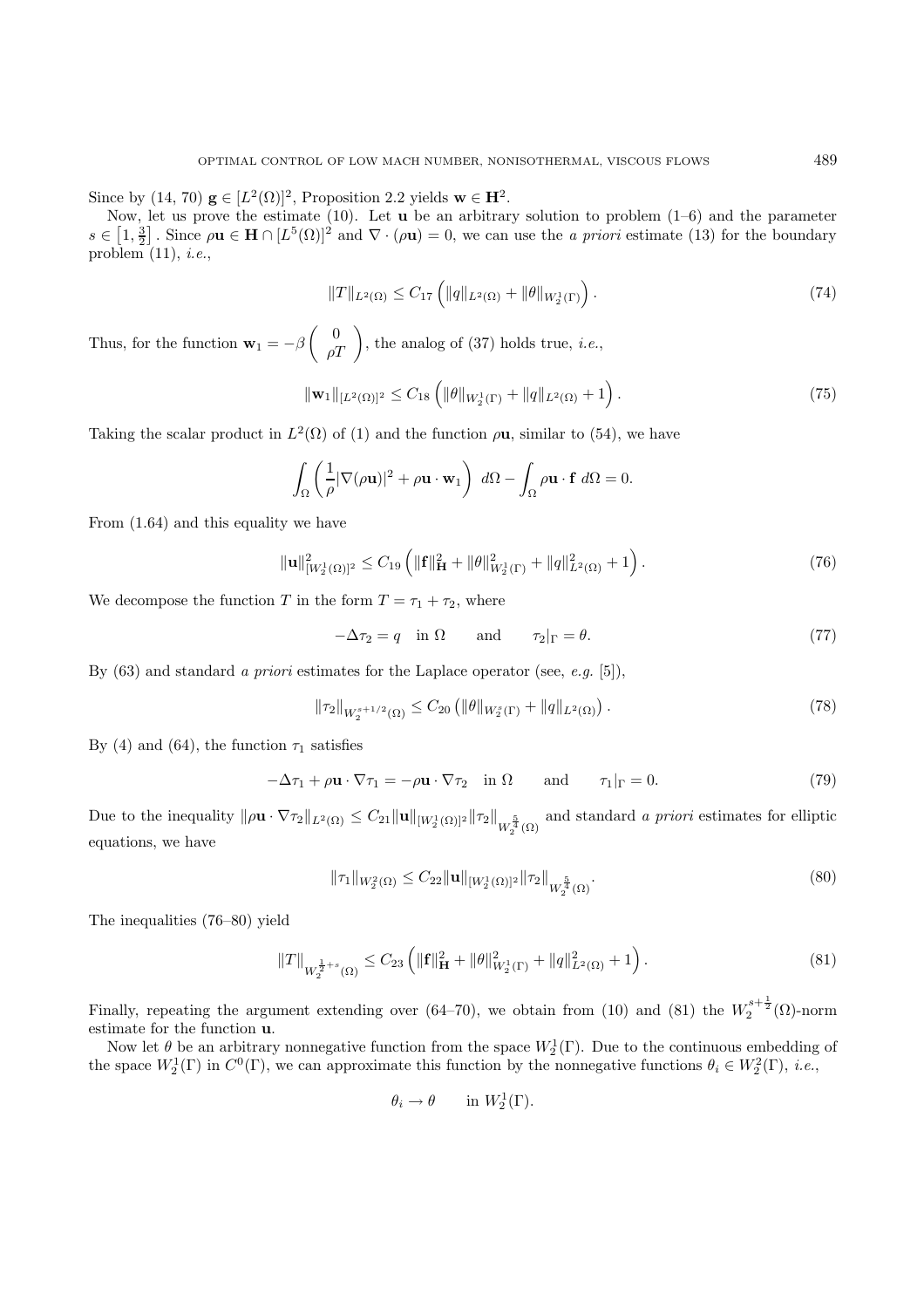For each element  $(\mathbf{f}, q, \theta_i)$ , there exists at least one solution  $(\mathbf{u}_i, T_i, p_i) \in \left[W_2^2(\Omega)\right]^2 \times W_2^2(\Omega) \times \widetilde{W}_2^1(\Omega)$  to the problem (1–6). Moreover, by (10), the sequence  $\{(\mathbf{u}_i, T_i, p_i)\}_{i=1}^{\infty}$  is bounded in  $\left[W_2^{\frac{3}{2}}(\Omega)\right]^2 \times W_2^{\frac{3}{2}}(\Omega) \times \widetilde{W}_2^{\frac{1}{2}}(\Omega)$ . Taking the subsequence which converges weakly in  $\left[W_2^{\frac{3}{2}}(\Omega)\right]^2 \times W_2^{\frac{3}{2}}(\Omega) \times \widetilde{W}_2^{\frac{1}{2}}(\Omega)$  to some element  $(\mathbf{u}, T, p)$  and passing to the limit in  $(1-6)$ , we can show that this element is solution to  $(1-6)$ . The proof of Theorem 2.1 is complete.  $\Box$ 

### 3. The optimal control problem

In this section, we consider the optimal control problem

$$
J(\mathbf{u}, \theta) = \frac{1}{2} ||\mathbf{u} - \mathbf{u}_0||_{[L^2(\Omega)]^2}^2 + \frac{1}{2} ||\theta - \theta_0||_{W_2^1(\Gamma)}^2 \longrightarrow \inf
$$
 (82)

$$
(\mathbf{u}, p, T, \theta) \text{ satisfies (1–7)}\tag{83}
$$

and

$$
\theta \in K,\tag{84}
$$

where  $K \subset \{ \theta \in W_2^1(\Omega) \mid \theta(\mathbf{x}) \geq 0 \ \forall \mathbf{x} \in \Gamma \}$  is a convex, closed, nonempty set in  $W_2^1(\Gamma)$  and

$$
\|\theta\|_{W_2^1(\Gamma)}^2 = \|\theta\|_{L^2(\Gamma)}^2 + \left\|\frac{\partial \theta}{\partial \vec{\tau}}\right\|_{L^2(\Gamma)}^2
$$

with  $\vec{\tau}$  denoting the unit, continuous tangent vector to  $\Gamma$ . The functions  $\mathbf{u}_0 \in [L^2(\Omega)]^2$  and  $\theta_0 \in W_2^1(\Gamma)$  are given; the function  $\theta$  is the control to be determined as part of the solution of the optimal control problem.

We say that  $(\mathbf{u}, T, p, \theta) \in [W_2^2(\Omega)]^2 \times W_2^{\frac{3}{2}}(\Omega) \times \tilde{L}^2(\Omega) \times L^2(\Gamma)$  is an *admissible element* to the extremal problem (82–84) if (83–84) hold true. We denote the all set of admissible elements to the problem (82–84) by  $\mathcal{U}_{ad}$ .

We say that an admissible element  $(\widehat{\mathbf{u}}, \widehat{T}, \widehat{p}, \widehat{q}) \in [(W_2^2(\Omega)]^2 \times W_2^{\frac{3}{2}}(\Omega) \times \widetilde{L}^2(\Omega) \times L^2(\Gamma)$  is a global minimizer of the problem (82–84) if

$$
J(\widehat{u}, \widehat{g}) \le J(u, g) \quad \forall (\mathbf{u}, T, p, g) \in \mathcal{U}_{ad}.
$$

We have the following result.

**Theorem 3.1.** Let  $f \in [L^2(\Omega)]^2$ ,  $q \in L^2(\Omega)$ ,  $\mathbf{u}_0 \in [L^2(\Omega)]^2$ , and  $\theta_0 \in W_2^1(\Gamma)$  be given and let condition (7) hold true. Then, there exists a solution  $(\widehat{\mathbf{u}}, \widehat{T}, \widehat{p}, \widehat{g})$  of the problem (82–84) belonging to  $\left[W_2^{\frac{3}{2}}(\Omega)\right]^2 \times W_2^{\frac{3}{2}}(\Omega) \times$  $\widetilde{L}^2(\Omega) \times L^2(\Gamma)$  such that  $\widehat{\mathbf{u}}/(1 + \widehat{T}) \in \mathbf{H}^2$ .

Proof. By Theorem 2.1, there exists at least one admissible element  $(\mathbf{u}, T, p, \theta) \in \left[W_2^{\frac{3}{2}}(\Omega)\right]^2 \times W_2^{\frac{3}{2}}(\Omega) \times \widetilde{L}^2(\Omega) \times$  $W_2^1(\Gamma)$  to problem (82–84) with  $\rho$ **u**  $\in$  **H**<sup>2</sup>. Thus, there exists a minimizing sequence  $\{(\mathbf{u}_i, T_i, p_i, \theta_i)\}_{i=1}^{\infty}$   $\in$  $\left[W_2^{\frac{3}{2}}(\Omega)\right]^2 \times W_2^{\frac{3}{2}}(\Omega) \times \tilde{L}^2(\Omega) \times W_2^1(\Gamma)$  such that  $\rho_i \mathbf{u}_i \in \mathbf{H}^2$ . Let  $\mathbf{v}_i = \rho_i \mathbf{u}_i \in \mathbf{H}^2$ . Then, by Theorem 2.1, the sequence

$$
\{(\mathbf{v}_i, \mathbf{u}_i, T_i, p_i, \theta_i)\}_{i=1}^{\infty} \text{ is bounded in } \mathbf{H}^2 \times \left[W_2^{\frac{3}{2}}(\Omega)\right]^2 \times W_2^{\frac{3}{2}}(\Omega) \times \widetilde{L}^2(\Omega) \times L^2(\Gamma). \tag{85}
$$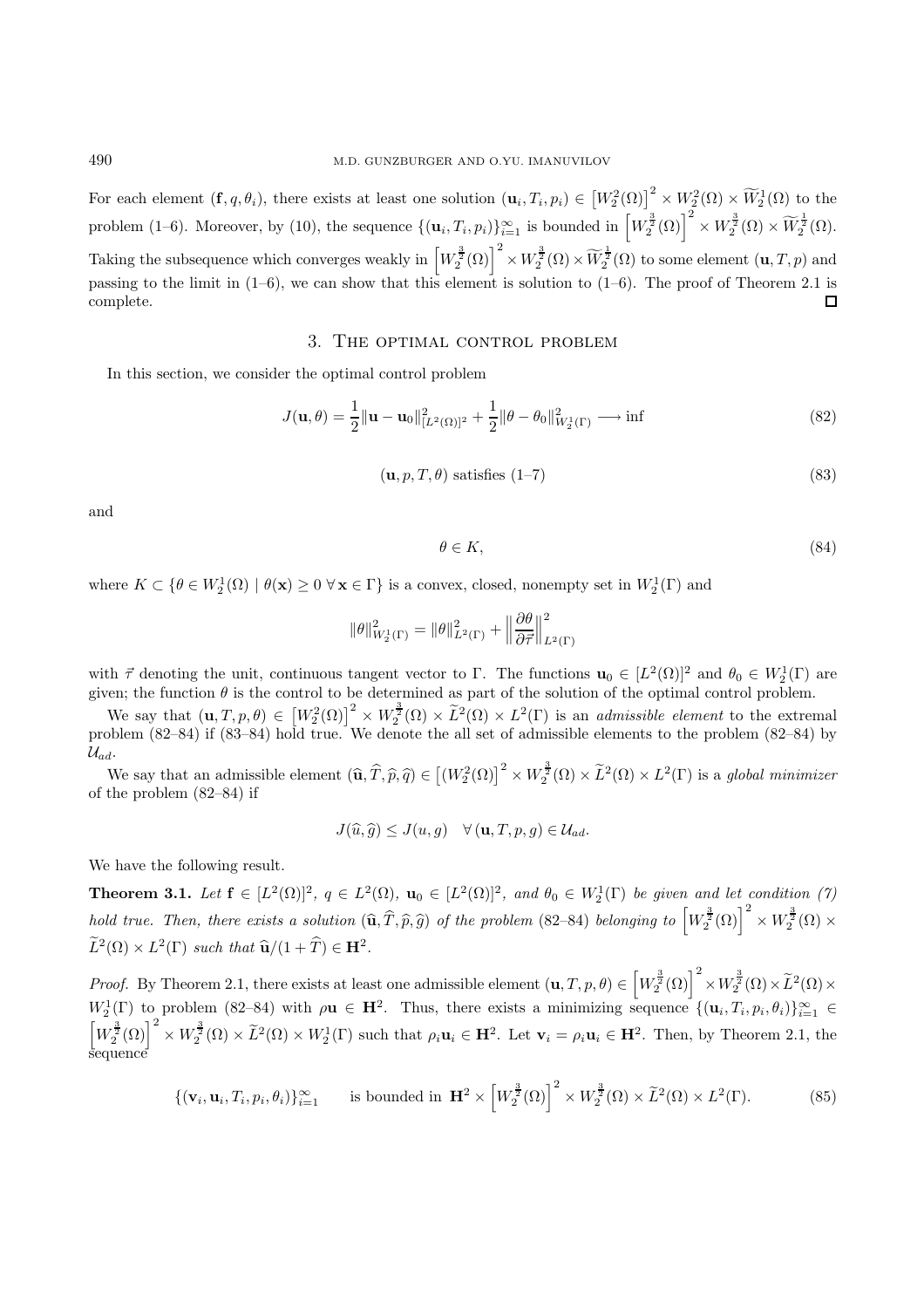Thus, taking if necessary a subsequence, we have that

$$
(\mathbf{v}_i, \mathbf{u}_i, T_i, p_i, \theta_i) \to (\widehat{\mathbf{v}}, \widehat{\mathbf{u}}, \widehat{T}, \widehat{p}, \widehat{\theta}) \qquad \text{weakly in } \mathbf{H}^2 \times \left[W_2^{\frac{3}{2}}(\Omega)\right]^2 \times W_2^{\frac{3}{2}}(\Omega) \times \widetilde{L}^2(\Omega) \times L^2(\Gamma). \tag{86}
$$

Obviously,  $(\hat{\mathbf{u}}, T, \hat{p}, \theta)$  satisfies the system (1–4). Moreover, since the set K is closed in the weak topology in  $W^{1}(\Gamma)$  the function  $\hat{\theta}$  belongs to the set K. Hones  $(\hat{\mathbf{u}}, \hat{\mathbf{z}}, \hat{\theta})$  is the admissible  $W_2^1(\Gamma)$ , the function  $\hat{\theta}$  belongs to the set K. Hence,  $(\hat{\mathbf{u}}, \hat{p}, \hat{\theta})$  is the admissible element to problem (82–84).<br>Then the lower semicontinuity of the functional Lysenect to weak convergence in [ $L^2(\Omega)$ ]<sup>2</sup> Then, the lower semicontinuity of the functional J respect to weak convergence in  $[L^2(\Omega)]^2 \times L^2(\Gamma)$  yields that  $(\widehat{\mathbf{u}}, T, \widehat{p}, \theta)$  is the solution to problem (82–84).  $\Box$ 

Now we would like to study the question of the uniqueness of the solution to problem (82–84). First, let us reformulate the extremal problem (82–84) as a problem of finding the point of least distance between  $(\mathbf{u}_0, \theta_0)$ and some set in the space  $[L^2(\Omega)]^2 \times W_2^1(\Gamma)$ . Let us introduce the set

$$
\mathcal{T} = \{ (\mathbf{u}, \theta) \in [W_2^1(\Omega)]^2 \times W_2^1(\Gamma) \mid \theta \in K, \text{ and there exist a pair } (T, p) \in W_2^1(\Omega) \times \tilde{L}^2(\Omega)
$$
  
such that  $(\mathbf{u}, p, T)$  satisfies  $(1)–(4)$ ,  $T|_{\Gamma} = \theta$ , and  $\rho(1 + T) = 1 \}$ .

Obviously, if the element  $(\hat{\mathbf{u}}, \hat{p}, T, \theta)$  is a solution to problem (82–84), then the pair  $(\hat{\mathbf{u}}, \theta)$  is solution to the following problem: following problem:

$$
\|(\mathbf{u},\theta) - (\mathbf{u}_0,\theta_0)\|_{[L^2(\Omega)]^2 \times W_2^1(\Gamma)} \to \inf, \qquad (\mathbf{u},\theta) \in \mathcal{T}.\tag{87}
$$

Let us recall some facts about problems of the type (87). First, let X be a Banach space and  $M \subset X$ . We say that the set  $M$  is sequentially weakly closed if every point in the space  $X$  that is the weak limit of some sequence of elements  $\{y_n\}_1^{\infty} \subset M$  belongs to M. Second, let X be a Banach space and  $M \subset X$ . We call a set M a Tchebycheff set if for any  $f \in X$  there exists a unique element  $\hat{x} \in M$  satisfying the condition  $||f - \hat{x}|| = \inf_{x \in M} ||f - x||.$ 

We will need the following particular case of Efimov-Stechkin theorem (see, e.g. [2]).

**Theorem 3.2.** Let X be a Hilbert space and let  $M \subset X$  be a Tchebycheff set. Then, if M is sequentially weakly closed, it is convex.

We then have the following result.

**Theorem 3.3.** Let  $f \in [(L^2(\Omega)]^2$  and  $q \in L^2(\Omega)$ . Then, there exists a set  $\mathcal{O} \subset [L^2(\Omega)]^2 \times W_2^1(\Gamma)$  such that for all  $(\mathbf{u}_0, \theta_0) \in \mathcal{O}$ , the problem (82–84) has a unique solution. On the other hand, if the set T is not convex, there exists a pair  $(\mathbf{u}_0, \theta_0)$  such that the problem (82–84) has more than one solution.

*Proof.* Let  $\{(\mathbf{u}_i, \theta_i)\}_{i=1}^{\infty} \subset \mathcal{T}$  be an arbitrary sequence in  $[L^2(\Omega)]^2 \times W_2^1(\Gamma)$  such that

 $(\mathbf{u}_i, \theta_i) \to (\mathbf{u}, \theta)$  weakly in  $[L^2(\Omega)]^2 \times W_2^1(\Gamma)$ .

By the definition of the set T, there exists a sequence  $\{T_i, p_i\} \in W_2^1(\Omega) \times \tilde{L}^2(\Omega)$  such that the element  $(\mathbf{u}_i, T_i, p_i, \theta_i)$  satisfies (1–4) and  $T_i|_{\Gamma} = \theta_i$ . On the other hand, by the *a priori* estimate (10), the sequence  $\{(\mathbf{u}_i, T_i, p_i, \theta_i)\}\$ is bounded in  $[W_2^{\frac{3}{2}}(\Omega)]^2 \times W_2^{\frac{3}{2}}(\Omega) \times \tilde{L}^2(\Omega) \times W_2^1(\Gamma)$  and, taking if necessary a subsequence, we have that

$$
(\mathbf{u}_i, T_i, p_i, \theta_i) \to (u, T, p, \theta) \quad \text{weakly in } \left[W_2^{\frac{3}{2}}(\Omega)\right]^2 \times W_2^{\frac{3}{2}}(\Omega) \times \widetilde{L}^2(\Omega) \times W_2^1(\Gamma). \tag{88}
$$

Exacty in the same way as was done in the proof of Theorem 3.1, one can show that  $(\mathbf{u}, T, p, \theta)$  is an admissible element to the extremal problem (82–84). Thus,  $(\mathbf{u}, \theta) \in \mathcal{T}$  and the set T is sequentially weakly closed. Then,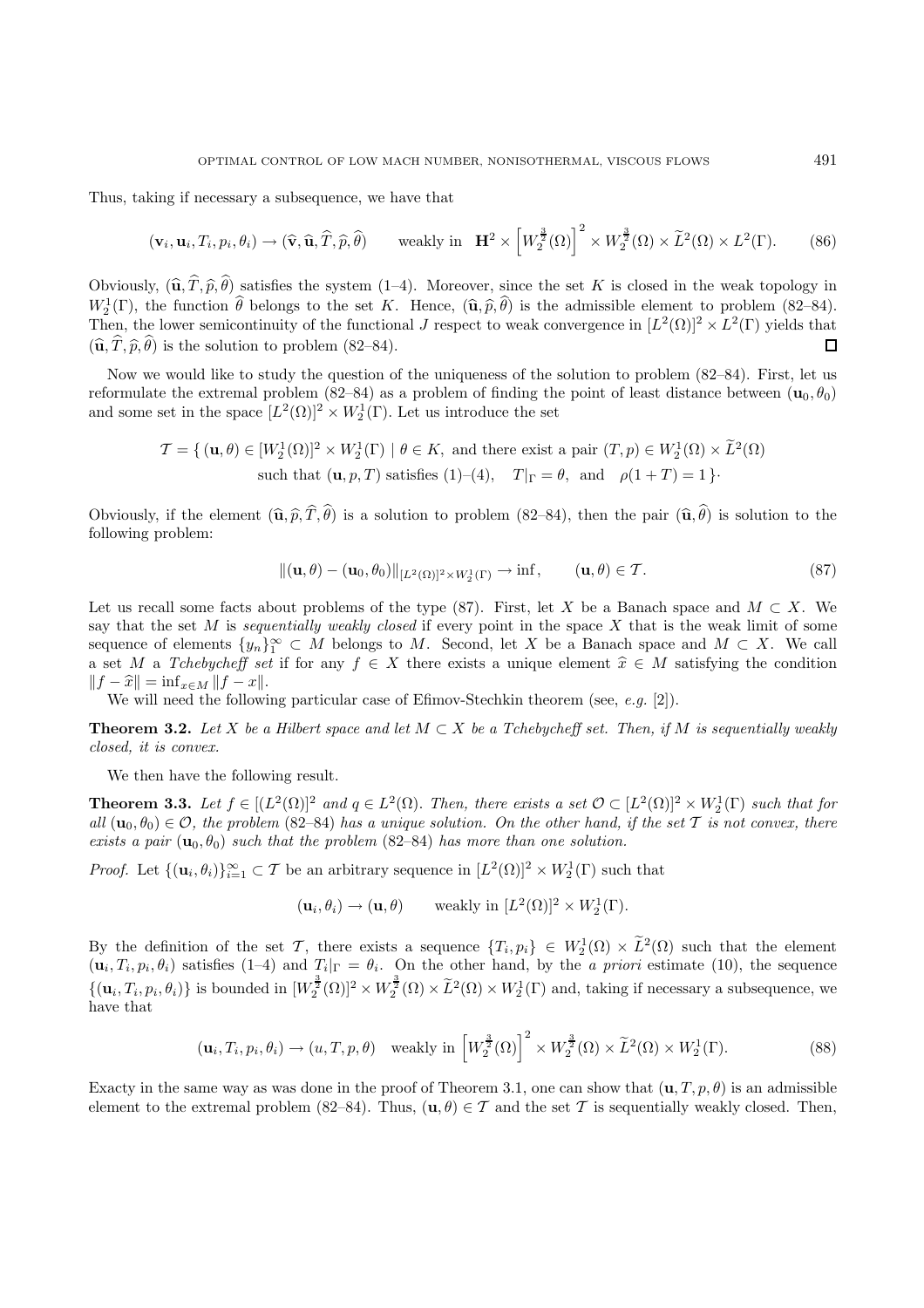if the set T is not convex, by Theorem 3.2 there exists the pair  $(\mathbf{u}_0, \theta_0) \in [L^2(\Omega)]^2 \times W_2^1(\Gamma)$  such that the problem (87) has at least two optimal solutions  $(\hat{\mathbf{u}}_j, \theta_j)$ ,  $j = 1, 2$ . Then, by the definition of the set  $\mathcal{T}$ , there exist  $(T_j, \hat{p}_j)$ ,  $j = 1, 2$ , such that the elements  $(\hat{\mathbf{u}}_j, T_j, \hat{p}_j, \theta_j)$  are admissible elements to problem (82–84). Obviously, these elements are also solutions to (82–84).

In [9], it is proved that a dense set  $\mathcal{O}$  in  $[L^2(\Omega)]^2 \times W_2^1(\Gamma)$  exists such that problem (87) has a unique solution. Let  $(\mathbf{u}_0, \theta_0) \in \mathcal{O}$  be an arbitrary point. Suppose that the problem  $(82-84)$  has two solutions  $(\hat{\mathbf{u}}_j, T_j, \hat{p}_j, \theta_j)$ ,  $\vdots$  ,  $\mathbf{u}_j$  ,  $\mathbf{u}_j$  ,  $\mathbf{u}_j$  ,  $\mathbf{u}_j$  ,  $\mathbf{u}_j$  ,  $\mathbf{u}_j$  ,  $\mathbf{u}_j$  $j = 1, 2$ . In that case,  $\hat{\mathbf{u}}_1 = \hat{\mathbf{u}}_2$  and  $\theta_1 = \theta_2$ . Also, we can rewrite the equation  $\nabla \cdot (\mathbf{u}_j \rho_j) = 0$  in the form  $\nabla \cdot \mathbf{u}_1 = \alpha \mathbf{u}_2 \cdot \nabla T$ . Thus by (3)  $\Delta T = \Delta T$  and the uniqueness of the soluti  $\nabla \cdot \mathbf{u}_j = \rho_j \mathbf{u}_j \cdot \nabla T_j$ . Thus, by (3),  $\Delta T_1 = \Delta T_2$  and the uniqueness of the solution to Dirichlet problem for the Laplace operator implies that  $T_1 = T_2$ . Then (1) yields  $p_1 = p_2$ . П

#### 4. The optimality system

To write out the optimality system for the problem (82–84), it is convienient for us to rewrite this problem in a slightly different form. Instead of the variable **u**, we introduce the new variable  $\mathbf{v} = \rho \mathbf{u}$ . Then, (82–84) are transformed into

$$
\mathbf{F}_1(\mathbf{v}, T, p) = -(1+T)\Delta \mathbf{v} - 2\nabla T \cdot \nabla \mathbf{v} + (1+T)\mathbf{v} \cdot \nabla \mathbf{v} + \beta \begin{pmatrix} 0 \\ 1 \end{pmatrix} \rho T + \nabla p + q\mathbf{v} - \mathbf{f} = \mathbf{0} \quad \text{in } \Omega,
$$
 (89)

$$
\nabla \cdot \mathbf{v} = 0 \quad \text{in } \Omega,
$$
\n<sup>(90)</sup>

$$
\rho(1+T) = 1 \quad \text{in } \Omega,\tag{91}
$$

$$
\mathbf{v}|_{\Gamma} = \mathbf{0},\tag{92}
$$

$$
F_2(\mathbf{v}, T, p) = -\Delta T + \mathbf{v} \cdot \nabla T - q = 0 \quad \text{in } \Omega,
$$
\n(93)

$$
T|_{\Gamma} = \theta,\tag{94}
$$

and

$$
\theta \in K. \tag{95}
$$

In terms of the new variables, the functional  $J$  has the form

$$
\widetilde{J}(\mathbf{v}, T, \theta) = \frac{1}{2} ||(1 + T)\mathbf{v} - \mathbf{u}_0||_{[L^2(\Omega)]^2}^2 + \frac{1}{2} ||\theta - \theta_0||_{W_2^1(\Gamma)}^2.
$$
\n(96)

We then have the following result: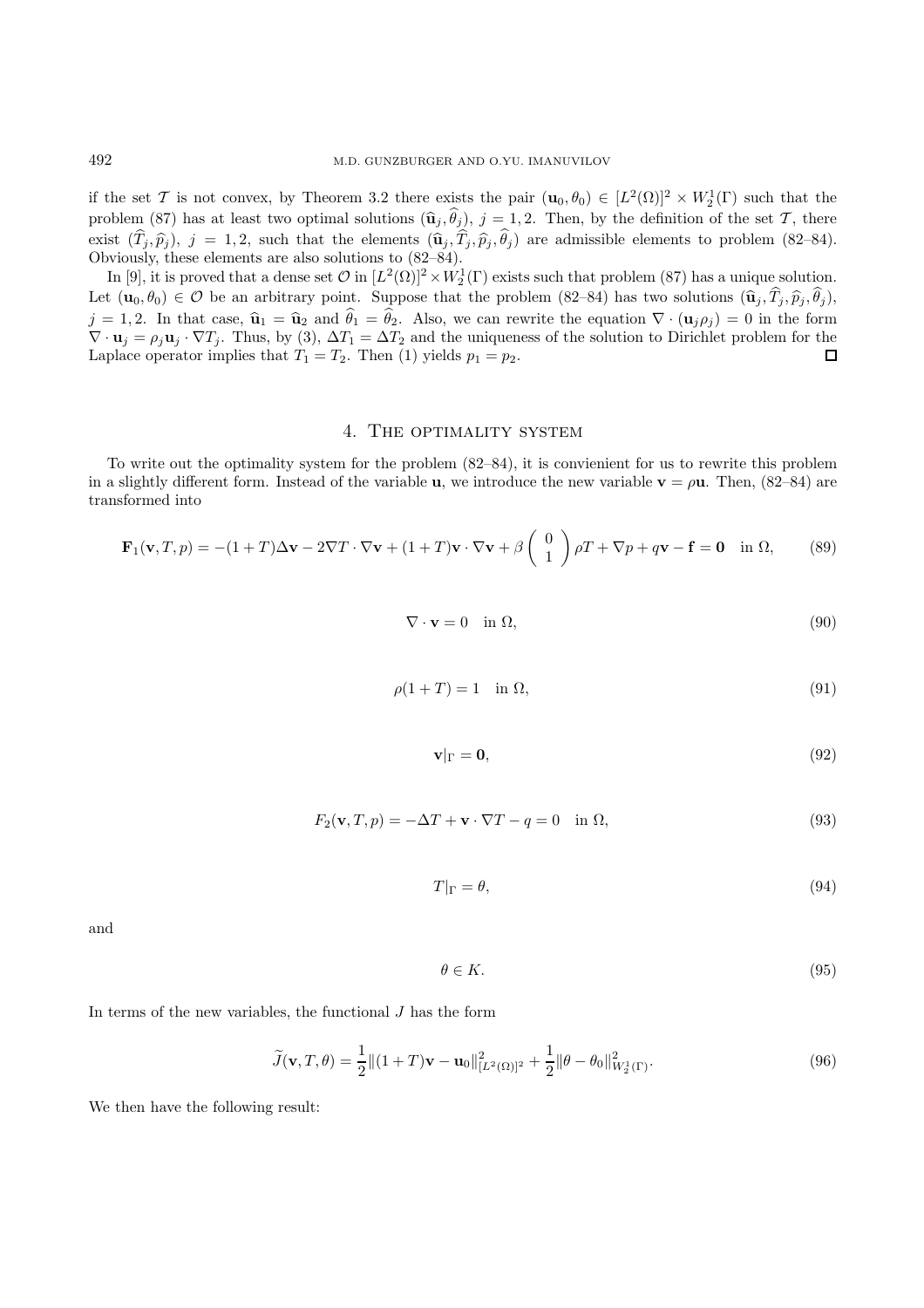**Theorem 4.1.** Suppose that  $f \in (L^2(\Omega))^2$ ,  $q \in L^2(\Omega)$ ,  $\mathbf{u}_0 \in [L^2(\Omega)]^2$ ,  $\theta_0 \in W_2^1(\Gamma)$ , and condition (8) holds true. Let  $(\widehat{\mathbf{u}}, \widehat{T}, \widehat{p}, \widehat{g})$  be the optimal solution to the problem (82–84). Then, there exists a Lagrange multiplier  $(\lambda, \mathbf{w}, \sigma, R) \in \mathbb{R}^1 \times \mathbf{H}^2 \times W_2^1(\Omega) \times W_2^2(\Omega)$  such that

$$
(\lambda, \mathbf{w}, \sigma, R) \neq 0,\tag{97}
$$

$$
-\Delta((1+\widehat{T})\mathbf{w}) - \widehat{\mathbf{v}} \cdot \nabla((1+\widehat{T})\mathbf{w}) + (1+\widehat{T})\mathbf{w} \cdot (\nabla \widehat{\mathbf{v}})^{T} + 2\nabla \widehat{T} \cdot \nabla \mathbf{w} + q\mathbf{w} + R\nabla T + 2\mathbf{w}\Delta \widehat{T} + \nabla \sigma + (\widehat{\mathbf{v}} - \mathbf{u}_0)(1+\widehat{T}) = \mathbf{0} \quad in \ \Omega,
$$
\n(98)

$$
\nabla \cdot \mathbf{w} = 0 \quad in \ \Omega,
$$
\n<sup>(99)</sup>

$$
\mathbf{w}|_{\Gamma} = \mathbf{0},\tag{100}
$$

$$
-\Delta R - \hat{\mathbf{v}} \cdot \nabla R + \frac{\beta}{(1+\hat{T})^2} \begin{pmatrix} 0\\1 \end{pmatrix} \cdot \mathbf{w} + \mathbf{w} \cdot \Delta \hat{\mathbf{v}} + 2\nabla \mathbf{w} : \nabla \hat{\mathbf{v}} + R(\hat{\mathbf{v}} \cdot \nabla \hat{\mathbf{v}}) \cdot \mathbf{w} + (\hat{\mathbf{u}} - \mathbf{u}_0) \cdot \hat{\mathbf{v}} = 0 \quad in \ \Omega, \ (101)
$$

$$
\widehat{\mathbf{v}} = \widehat{\mathbf{u}}/(1+\widehat{T}) \quad in \ \Omega,
$$
\n(102)

$$
R|_{\Gamma} = 0,\t\t(103)
$$

$$
\left(-\lambda \Delta_{\Gamma}(\widehat{\theta} - \theta_0) + \lambda(\widehat{\theta} - \theta_0) + \frac{\partial R}{\partial \nu}, \theta - \widehat{\theta}\right)_{L^2(\Gamma)} \ge 0 \qquad \forall \theta \in K,
$$
\n(104)

where  $\nabla \mathbf{w} : \nabla \widehat{\mathbf{v}} = \sum_{k=1}^{2} \nabla w_k \cdot \nabla \widehat{v}_k$  and  $\Delta_{\Gamma} = \partial^2 / \partial \overline{\tau}^2$ .

Proof. We will obtain the optimality system  $(97-104)$  using the penalization method. Let us consider the auxiliary extremal problem

$$
J_{\varepsilon}(\mathbf{v}, T, p, \theta) = \widetilde{J}(\mathbf{v}, T, \theta) + \frac{1}{2\varepsilon} \|\mathbf{F}_1(\mathbf{v}, T, p)\|_{[L^2(\Omega)]^2}^2 + \frac{1}{2\varepsilon} \|F_2(\mathbf{v}, T, p)\|_{L^2(\Omega)}^2 + \frac{1}{2} \|\mathbf{v} - \widehat{\mathbf{v}}\|_{[L^2(\Omega)]^2}^2 + \frac{1}{2} \|T - \widehat{T}\|_{L^2(\Omega)}^2 \to \inf,
$$
\n(105)

$$
\nabla \cdot \mathbf{v} = 0 \quad \text{in } \Omega,\tag{106}
$$

$$
\mathbf{v}|_{\Gamma} = \mathbf{0},\tag{107}
$$

$$
T|_{\Gamma} = \theta,\tag{108}
$$

and

$$
\theta \in K,\tag{109}
$$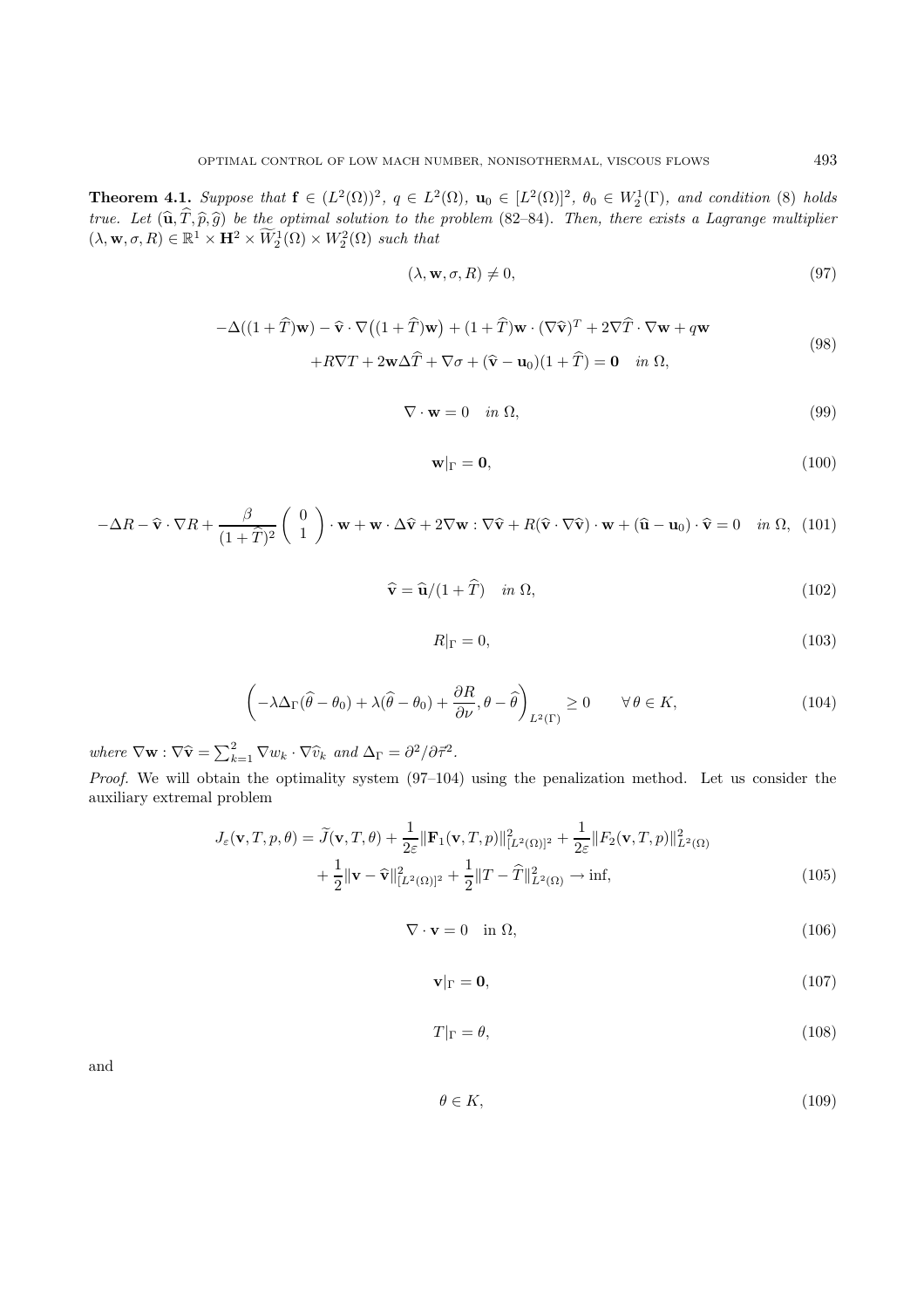where  $\varepsilon > 0$  is a positive parameter and  $(\hat{\mathbf{v}}(1 + T), T, \hat{\mathbf{p}}, \theta)$  is the solution to the extremal problem (82–84).<br>The existence of this solution was established in Theorem 3.1. By a method similar to one used in th The existence of this solution was established in Theorem 3.1. By a method similar to one used in the proof of Theorem 3.1, one can prove that there exists at least one solution  $(\hat{\mathbf{v}}_{\varepsilon}, \hat{T}_{\varepsilon}, \hat{p}_{\varepsilon}, \hat{\theta}_{\varepsilon}) \in \mathbf{H}^2 \times W_2^{\frac{3}{2}}(\Omega) \times \widetilde{W}_2^1(\Omega) \times W_2^1(\Gamma)$ of the problem (105–109). Moreover, since  $J_{\varepsilon} \left( \widehat{\mathbf{v}}_{\varepsilon}, \widehat{T}_{\varepsilon}, \widehat{p}_{\varepsilon}, \widehat{\theta}_{\varepsilon} \right) \leq J_{\varepsilon} \left( \widehat{\mathbf{v}}, \widehat{T}, \widehat{p}, \widehat{\theta} \right)$  $\Big) = \widetilde{J}$  $\left(\widehat{\mathbf{v}}, \widehat{T}, \widehat{\theta}\right)$ ), by Theorem  $2.1$ we have

$$
\left\{ \left( \widehat{\mathbf{v}}_{\varepsilon}, \widehat{T}_{\varepsilon}, \widehat{p}_{\varepsilon}, \widehat{\theta}_{\varepsilon} \right) \right\}_{\varepsilon \in (0,1)} \text{ is bounded in } \mathbf{H}^2 \times W_2^{\frac{3}{2}}(\Omega) \times \widetilde{W}_2^1(\Omega) \times W_2^1(\Gamma). \tag{110}
$$

Thus, without the loss of generality, taking if necessary a subsequence, we have that

$$
\left(\widehat{\mathbf{v}}_{\varepsilon},\widehat{T}_{\varepsilon},\widehat{p}_{\varepsilon},\widehat{\theta}_{\varepsilon}\right) \to \left(\widetilde{\mathbf{v}},\widetilde{T},\widetilde{p},\widetilde{\theta}\right) \quad \text{weakly in } \mathbf{H}^2 \times W_2^{\frac{3}{2}}(\Omega) \times \widetilde{W}_2^1(\Omega) \times W_2^1(\Gamma) \text{ as } \varepsilon \to +0. \tag{111}
$$

One can easily check that  $(\widetilde{\mathbf{v}}, \widetilde{T}, \widetilde{p}, \widetilde{\theta})$ is an admissible element to the problem  $(82-84)$ . On the other hand, the  $\text{inequality } J_{\varepsilon}\left(\widehat{\mathbf{v}}_{\varepsilon}, \widehat{T}_{\varepsilon}, \widehat{p}_{\varepsilon}, \widehat{\theta}_{\varepsilon}\right) \leq \widetilde{J}$  $\left(\widehat{\mathbf{v}}, \widehat{T}, \widehat{\theta}\right)$  $\liminf_{n \to \infty} \left( \widetilde{\mathbf{v}}, \widetilde{T}, \widetilde{p}, \widetilde{\theta} \right)$ is the solution for the extremal problem  $(82-$ 84). But in this case  $(\tilde{\mathbf{v}}, \tilde{T}, \tilde{p}, \tilde{\theta})$  $\bigg) = \left( \widehat{\mathbf{v}}, \widehat{T}, \widehat{p}, \widehat{\theta} \right)$ ; otherwise

$$
\widetilde{J}\left(\widetilde{\mathbf{v}},\widetilde{T},\widetilde{\theta}\right) + \frac{1}{2} \left\|\widetilde{\mathbf{v}} - \widehat{\mathbf{v}}\right\|_{[L^2(\Omega)]^2}^2 + \frac{1}{2} \left\|\widetilde{T} - \widehat{T}\right\|_{L^2(\Omega)}^2 \le \widetilde{J}\left(\widehat{\mathbf{v}},\widehat{T},\widehat{\theta}\right).
$$

But this inequality is impossible since it immediately implies that  $(\hat{\mathbf{v}}, \hat{T}, \hat{p}, \hat{\theta})$  is not a solution to the problem (82– 84). Hence,

$$
\left(\widehat{\mathbf{v}}_{\varepsilon},\widehat{T}_{\varepsilon},\widehat{p}_{\varepsilon},\widehat{\theta}_{\varepsilon}\right) \to \left(\widehat{\mathbf{v}},\widehat{T},\widehat{p},\widehat{\theta}\right) \quad \text{ in } \mathbf{H}^2 \times W_2^{\frac{3}{2}}(\Omega) \times \widetilde{W}_2^1(\Omega) \times W_2^1(\Gamma). \tag{112}
$$

To obtain the optimality system for the extremal problem (105–109), we consider the function

$$
\Phi\left(\lambda_{1},\lambda_{2},\lambda_{3},\lambda_{4}\right)=J_{\varepsilon}\left(\widehat{\mathbf{v}}_{\varepsilon}+\lambda_{1}\boldsymbol{\delta}_{1},\widehat{T}_{\varepsilon}+\lambda_{2}\delta_{2}+\lambda_{3}\left(\delta_{3}-\widehat{T}_{\varepsilon}\right),\widehat{p}_{\varepsilon}+\lambda_{4}\delta_{4},\widehat{\theta}_{\varepsilon}+\lambda_{3}\left(\theta-\widehat{\theta}_{\varepsilon}\right)\right),
$$

where  $\mathbf{\delta}_1 \in \mathbf{H}^2$ ,  $\delta_2 \in W_2^2(\Omega) \cap \mathring{W}_2^1(\Omega)$ ,  $\delta_4 \in \widetilde{W}_2^1(\Omega)$ , and the function  $\delta_3$  is the solution to the boundary value problem

$$
\Delta \delta_3 = 0 \quad \text{in } \Omega \qquad \text{and} \qquad \delta_3|_{\Gamma} = \theta \ \theta \in K.
$$

Obviously, this function has the global minimum at  $(0, 0, 0, 0)$  on the set  $\{(\lambda_1, \lambda_2, \lambda_3, \lambda_4) \mid \lambda_1, \lambda_2, \lambda_4 \in \mathbb{R}^1, \lambda_3 \in \mathbb{R}^2\}$ [0, 1]}. Applying the Fermat theorem, we obtain

$$
\frac{\partial \Phi}{\partial \lambda_i} \bigg|_{(0,0,0,0)} = 0, \quad i \in \{1, 2, 4\}, \quad \text{and} \quad \frac{\partial \Phi}{\partial \lambda_3} \bigg|_{(0,0,0,0)} \ge 0. \tag{113}
$$

Let

$$
R_{\varepsilon} = \frac{1}{\varepsilon} F_2 \left( \widehat{\mathbf{v}}_{\varepsilon}, \widehat{T}_{\varepsilon}, \widehat{p}_{\varepsilon} \right) \quad \text{and} \quad \mathbf{w}_{\varepsilon} = \frac{1}{\varepsilon} \mathbf{F}_1 \left( \widehat{\mathbf{v}}_{\varepsilon}, \widehat{T}_{\varepsilon}, \widehat{p}_{\varepsilon} \right). \tag{114}
$$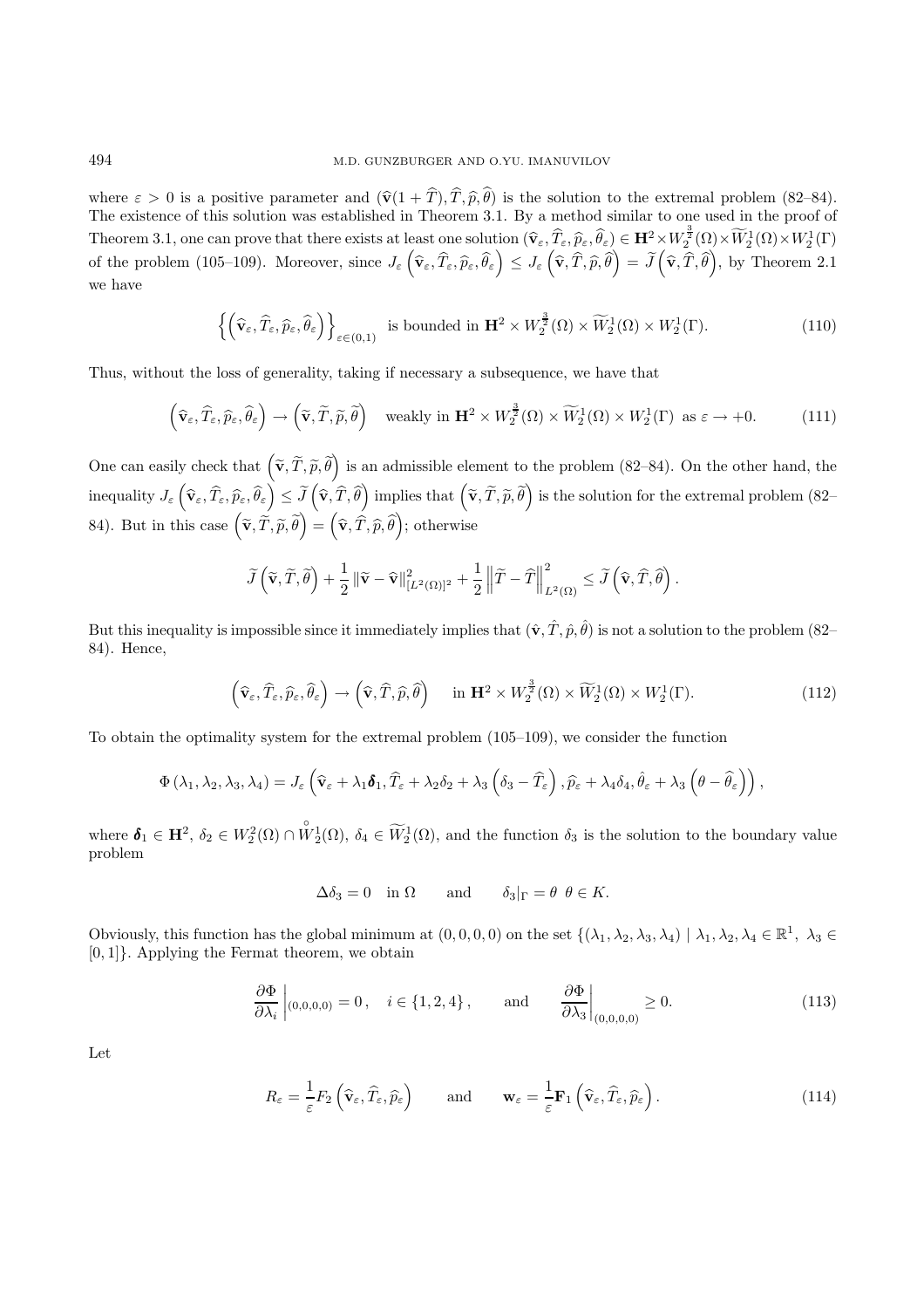Obviously  $R_{\varepsilon} \in L^2(\Omega)$  and  $\mathbf{w}_{\varepsilon} \in [L^2(\Omega)]^2$ . By (113), we obtain

$$
(R_{\varepsilon}, -\Delta\delta_2 + \widehat{\mathbf{v}}_{\varepsilon} \cdot \nabla\delta_2)_{L^2(\Omega)} + \left(\mathbf{w}_{\varepsilon}, -\delta_2\Delta\widehat{\mathbf{v}}_{\varepsilon} - 2\nabla\delta_2 \cdot \nabla\widehat{\mathbf{v}}_{\varepsilon} + \delta_2\widehat{\mathbf{v}}_{\varepsilon} \cdot \nabla\widehat{\mathbf{v}}_{\varepsilon} + \frac{\beta}{\left(1 + \widehat{T}_{\varepsilon}\right)^2} \left(\begin{array}{c} 0\\1 \end{array}\right) \delta_2\right)_{[L^2(\Omega)]^2} + \left(\left(1 + \widehat{T}_{\varepsilon}\right)\widehat{\mathbf{v}}_{\varepsilon} - \mathbf{u}_0, \delta_2\widehat{\mathbf{v}}_{\varepsilon}\right)_{[L^2(\Omega)]^2} + \left(\widehat{T}_{\varepsilon} - \widehat{T}, \delta_2\right)_{L^2(\Omega)} = 0 \qquad \forall \delta_2 \in W_2^2(\Omega) \cap \stackrel{\circ}{W}_2^1(\Omega), \quad (115)
$$

$$
(\mathbf{w}_{\varepsilon}, \nabla \delta_4)_{[L^2(\Omega)]^2} = 0 \quad \forall \, \delta_4 \in \widetilde{W}_2^1(\Omega), \tag{116}
$$

$$
\left(R_{\varepsilon}, \boldsymbol{\delta}_{1} \cdot \nabla \widehat{T}_{\varepsilon}\right)_{L^{2}(\Omega)} + \left(\mathbf{w}_{\varepsilon}, -\left(1+\widehat{T}_{\varepsilon}\right) \Delta \boldsymbol{\delta}_{1} - 2 \nabla \widehat{T}_{\varepsilon} \cdot \nabla \boldsymbol{\delta}_{1} + \left(1+\widehat{T}_{\varepsilon}\right) (\widehat{\mathbf{v}}_{\varepsilon} \cdot \nabla \boldsymbol{\delta}_{1} + \boldsymbol{\delta}_{1} \cdot \nabla \widehat{\mathbf{v}}_{\varepsilon}) + q \boldsymbol{\delta}_{1}\right)_{[L^{2}(\Omega)]^{2}} + \left(\widehat{\mathbf{u}}_{\varepsilon} - \mathbf{u}_{0}, (1+\widehat{T}_{\varepsilon}) \boldsymbol{\delta}_{1}\right)_{[L^{2}(\Omega)]^{2}} + (\widehat{\mathbf{v}}_{\varepsilon} - \widehat{\mathbf{v}}, \boldsymbol{\delta}_{1})_{[L^{2}(\Omega)]^{2}} = 0 \quad \forall \boldsymbol{\delta}_{1} \in \mathbf{H}^{2},
$$
\n(117)

$$
\left(R_{\varepsilon}, -\Delta\left(\delta_{3} - \widehat{T}_{\varepsilon}\right) + \widehat{\mathbf{v}}_{\varepsilon} \cdot \nabla\left(\delta_{3} - \widehat{T}_{\varepsilon}\right)\right)_{L^{2}(\Omega)} + \left(\mathbf{w}_{\varepsilon}, -\left(\delta_{3} - \widehat{T}_{\varepsilon}\right)\Delta\widehat{\mathbf{v}}_{\varepsilon} - 2\nabla\left(\delta_{3} - \widehat{T}_{\varepsilon}\right) \cdot \nabla\widehat{\mathbf{v}}_{\varepsilon}
$$
\n
$$
\left(\delta_{3} - \widehat{T}_{\varepsilon}\right)\widetilde{\mathbf{v}}_{\varepsilon} \cdot \nabla\widetilde{\mathbf{v}}_{\varepsilon} + \frac{\beta}{\left(1 + \widehat{T}_{\varepsilon}\right)^{2}}\left(\begin{array}{c} 0\\ 1 \end{array}\right)\left(\delta_{3} - \widehat{T}_{\varepsilon}\right)\right)_{[L^{2}(\Omega)]^{2}} + \left(\left(1 + \widehat{T}_{\varepsilon}\right)\widehat{\mathbf{v}}_{\varepsilon} - \mathbf{u}_{0}, \left(\delta_{3} - \widehat{T}_{\varepsilon}\right)\widehat{\mathbf{v}}_{\varepsilon}\right)_{[L^{2}(\Omega)]^{2}} + \left(\widehat{T}_{\varepsilon} - \widehat{T}, \delta_{3} - \widehat{T}_{\varepsilon}\right)_{L^{2}(\Omega)} + \left(\widehat{\theta}_{\varepsilon} - \theta_{0}, \delta_{3} - \widehat{T}_{\varepsilon}\right)_{W_{2}^{1}(\Gamma)} \geq 0. \quad (118)
$$

By (112), we can assume that  $\left(\widehat{T}_{\varepsilon}, \widehat{\mathbf{v}}_{\varepsilon}\right) \in B_r = \left\{ (T, \mathbf{v}) \mid ||(T, \mathbf{v})||_{W_2^{\frac{3}{2}}(\Omega) \times \mathbf{H}^2} \leq r \right\}$  for all  $\varepsilon \in (0, 1)$  with the fixed r. Let

$$
\mathcal{F}_{\mu} = \left\{ \delta_2 \mid \text{there exists } z \text{ such that } -\Delta \delta_2 = z \text{ in } \Omega, \ \delta_2 |_{\Gamma} = 0, \ \|z\|_{W_2^{-1+\mu}(\Omega)} = 1 \right\}.
$$

Let  $\mu \in (0,1)$ ; then, for any  $\delta_2 \in \mathcal{F}_{\mu}$ , we have  $\delta_2 \in W_2^{1+\mu}(\Omega) \subset C^0(\overline{\Omega})$  and (115) implies

$$
||R_{\varepsilon}||_{W_{2}^{1-\mu}(\Omega)} = \sup_{\delta_{2}\in\mathcal{F}_{\mu}}(R_{\varepsilon}, -\Delta\delta_{2})_{L^{2}(\Omega)} = \sup_{\delta_{2}\in\mathcal{F}_{\mu}}\left\{-(R_{\varepsilon}, \widehat{\mathbf{v}}_{\varepsilon}\cdot\nabla\delta_{2})_{L^{2}(\Omega)}\right. -\left(\mathbf{w}_{\varepsilon}, -\delta_{2}\Delta\widehat{\mathbf{v}}_{\varepsilon} - 2\nabla\delta_{2}\cdot\nabla\widehat{\mathbf{v}}_{\varepsilon} + \delta_{2}\widehat{\mathbf{v}}_{\varepsilon}\cdot\nabla\widehat{\mathbf{v}}_{\varepsilon} + \frac{\beta}{(1+\widehat{T}_{\varepsilon})^{2}}\left(\begin{array}{c}0\\1\end{array}\right)\delta_{2}\right)_{[L^{2}(\Omega)]^{2}} -\left((1+\widehat{T}_{\varepsilon})\widehat{\mathbf{v}}_{\varepsilon}-\mathbf{u}_{0}, \delta_{2}\widehat{\mathbf{v}}_{\varepsilon}\right)_{[L^{2}(\Omega)]^{2}} - (\widehat{T}_{\varepsilon}-\widehat{T}, \delta_{2})_{L^{2}(\Omega)}\right\} \leq C_{1}(\mu, r)\left(1+\|R_{\varepsilon}\|_{L^{2}(\Omega)}+\|\mathbf{w}_{\varepsilon}\|_{[L^{2}(\Omega)]^{2}}+\|\widehat{T}_{\varepsilon}-\widehat{T}\|_{L^{2}(\Omega)}\right). \tag{119}
$$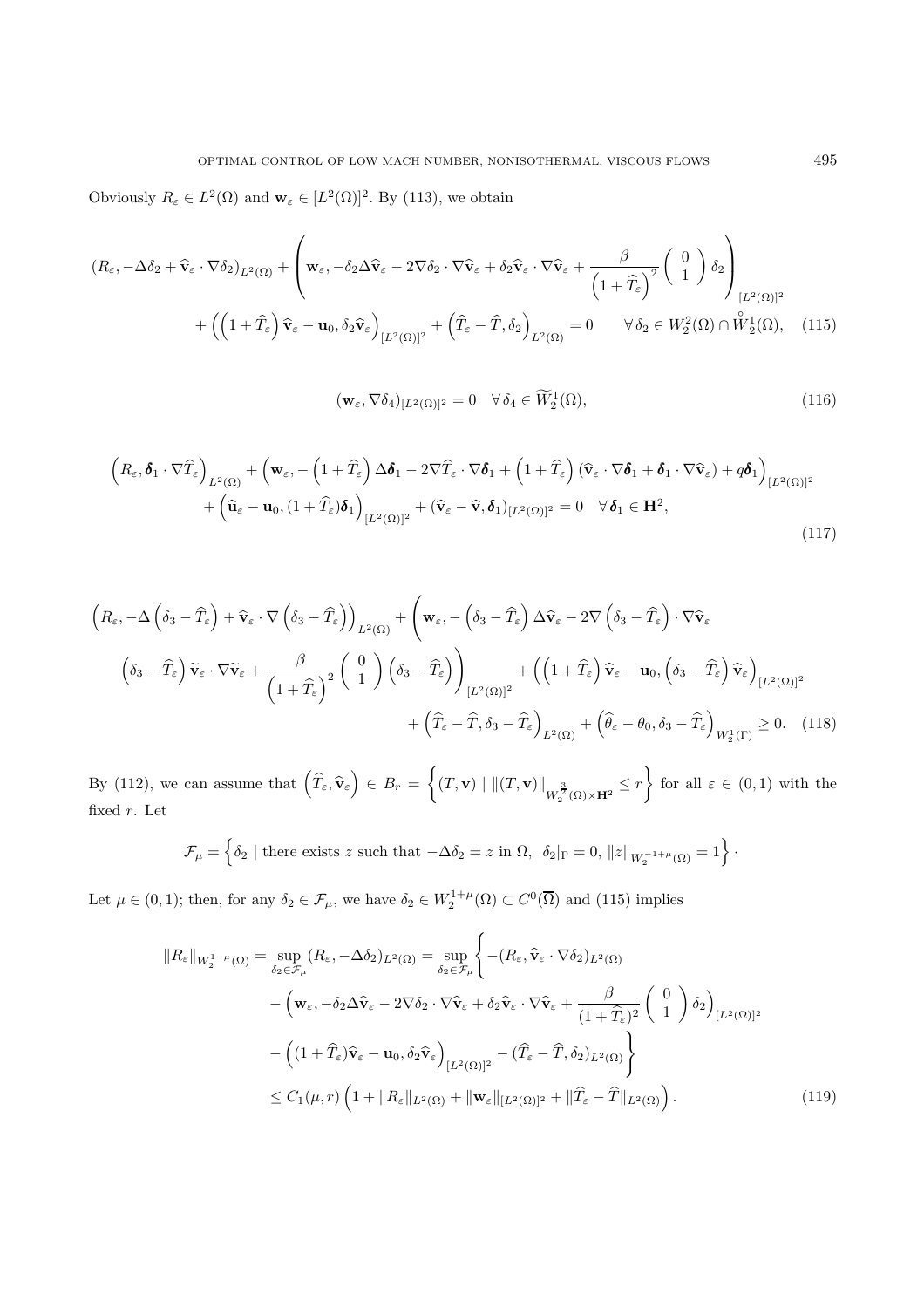Let

$$
\mathcal{G}_{\mu}^{\ell} = \left\{ \boldsymbol{\delta}_{1} \in [L^{2}(\Omega)]^{2} \mid \text{there exist } (\mathbf{z}, \sigma) \text{ such that } \right\}
$$

$$
-\Delta \boldsymbol{\delta}_1 = \nabla \sigma + \mathbf{z}, \ \boldsymbol{\delta}_1|_{\Gamma} = \mathbf{0}, \ \nabla \cdot \boldsymbol{\delta}_1 = 0, \ ||\mathbf{z}||_{[W_{\ell}^{-1+\mu}(\Omega)]^2} = 1 \bigg\}.
$$

Then, from (117–119) and the Sobolev embedding theorem, we have

$$
\begin{split}\n\|\mathbf{w}_{\varepsilon}\|_{[L^{4}(\Omega)]^{2}} &\leq C_{2} \|\mathbf{w}_{\varepsilon}\| \left[W_{\frac{4}{3}}^{1}(\Omega)\right]^{2} \\
&\leq C(r) \left( \left\|\left(1+\widehat{T}_{\varepsilon}\right)\mathbf{w}_{\varepsilon}\right\|_{\left[W_{\frac{1}{3}}^{1}(\Omega)\right]^{2}} + \|\mathbf{w}_{\varepsilon}\|_{[L^{2}(\Omega)]^{2}} \right) \\
&\leq C_{3}(r) \left(\sup_{\boldsymbol{\delta}_{1}\in\mathcal{G}_{0}^{4}} \left(\mathbf{w}_{\varepsilon},-\left(1+\widehat{T}_{\varepsilon}\right)\Delta\boldsymbol{\delta}_{1}\right)_{[L^{2}(\Omega)]^{2}} + \|\mathbf{w}_{\varepsilon}\|_{[L^{2}(\Omega)]^{2}}\right) \\
&\leq C_{4}(r) \left(\sup_{\boldsymbol{\delta}_{1}\in\mathcal{G}_{0}^{4}} \left\{\left(\mathbf{w}_{\varepsilon},2\nabla\widehat{T}_{\varepsilon}\cdot\nabla\boldsymbol{\delta}_{1}-\left(1+\widehat{T}_{\varepsilon}\right)(\widehat{\mathbf{v}}_{\varepsilon}\cdot\nabla\boldsymbol{\delta}_{1}+\boldsymbol{\delta}_{1}\cdot\nabla\widehat{\mathbf{v}}_{\varepsilon})-q\boldsymbol{\delta}_{1}\right)_{[L^{2}(\Omega)]^{2}} - \left(\widehat{\mathbf{u}}_{\varepsilon}-\mathbf{u}_{0},\left(1+\widehat{T}_{\varepsilon}\right)\boldsymbol{\delta}_{1}\right)_{[L^{2}(\Omega)]^{2}} - \left(\widehat{\mathbf{v}}_{\varepsilon}-\widehat{\mathbf{v}},\boldsymbol{\delta}_{1}\right)_{[L^{2}(\Omega)]^{2}} \\
&- \left(R_{\varepsilon},\boldsymbol{\delta}_{1}\cdot\nabla\widehat{T}_{\varepsilon}\right)_{L^{2}(\Omega)}\right\} + \|\mathbf{w}_{\varepsilon}\|_{(L^{2}(\Omega))^{2}}\right) \\
&\leq C_{5}(r) \left(1+\|R_{\varepsilon}\|_{L^{2}(\Omega)}+\|\mathbf{w}_{\varepsilon}\|_{[L^{2}(\Omega)]^{2}}+\left\|\widehat{T}_{\varepsilon}-\widehat{T}\right\|_{L^{2}(\Omega)}+\|\widehat{\mathbf{v}}_{\varepsilon}-\widehat{\mathbf{v}}\
$$

Moreover,

$$
\|\mathbf{w}_{\varepsilon}\|_{[W_{\varepsilon}^{1}(\Omega)]^{2}} \leq C_{6}(r) \left( \left\| \left( 1 + \widehat{T}_{\varepsilon} \right) \mathbf{w}_{\varepsilon} \right\|_{[W_{\varepsilon}^{1}(\Omega)]^{2}} + \|\mathbf{w}_{\varepsilon}\|_{[L^{2}(\Omega)]^{2}} \right)
$$
  
\n
$$
\leq C_{7}(r) \left( \sup_{\boldsymbol{\delta}_{1} \in \mathcal{G}_{0}^{\frac{4}{3}}} \left( \mathbf{w}_{\varepsilon}, -\left( 1 + \widehat{T}_{\varepsilon} \right) \Delta \boldsymbol{\delta}_{1} \right)_{L^{2}(\Omega)} + \|\mathbf{w}_{\varepsilon}\|_{[L^{2}(\Omega)]^{2}} \right)
$$
  
\n
$$
\leq C_{8}(r) \left( \sup_{\boldsymbol{\delta}_{1} \in \mathcal{G}_{0}^{\frac{4}{3}}} \left\{ \left( \mathbf{w}_{\varepsilon}, 2 \nabla \widehat{T}_{\varepsilon} \cdot \nabla \boldsymbol{\delta}_{1} - \left( 1 + \widehat{T}_{\varepsilon} \right) (\widehat{\mathbf{v}}_{\varepsilon} \cdot \nabla \boldsymbol{\delta}_{1} + \boldsymbol{\delta}_{1} \cdot \nabla \widehat{\mathbf{v}}_{\varepsilon}) - q \boldsymbol{\delta}_{1} \right)_{[L^{2}(\Omega)]^{2}} - \left( \widehat{\mathbf{u}}_{\varepsilon} - \mathbf{u}_{0}, \left( 1 + \widehat{T}_{\varepsilon} \right) \boldsymbol{\delta}_{1} \right)_{[L^{2}(\Omega)]^{2}} - \left( R_{\varepsilon}, \boldsymbol{\delta}_{1} \cdot \nabla \widehat{T}_{\varepsilon} \right)_{L^{2}(\Omega)} \right\} + \|\mathbf{w}_{\varepsilon}\|_{(L^{2}(\Omega))^{2}}) \right)
$$
  
\n
$$
\leq C_{9}(r) \left( 1 + \| R_{\varepsilon} \|_{L^{2}(\Omega)} + \| \mathbf{w}_{\varepsilon} \|_{[C(\overline{\Omega})]^{2}} + \left\| \widehat{T}_{\varepsilon} - \widehat{T} \right\|_{L^{2}(\Omega)} + \| \widehat{\mathbf{v}}_{\varepsilon} - \widehat{\mathbf{v}} \|_{[L^{2}(\Omega)]^{2}} \right
$$

The inequalities (119–121) yield

$$
\|\mathbf{w}_{\varepsilon}\|_{[W_4^1(\Omega)]^2} \leq C_{10}(r) \left(1 + \|R_{\varepsilon}\|_{L^2(\Omega)} + \|\mathbf{w}_{\varepsilon}\|_{[L^2(\Omega)]^2} + \left\|\widehat{T}_{\varepsilon} - \widehat{T}\right\|_{L^2(\Omega)} + \|\widehat{\mathbf{v}}_{\varepsilon} - \widehat{\mathbf{v}}\|_{[L^2(\Omega)]^2}\right). \tag{122}
$$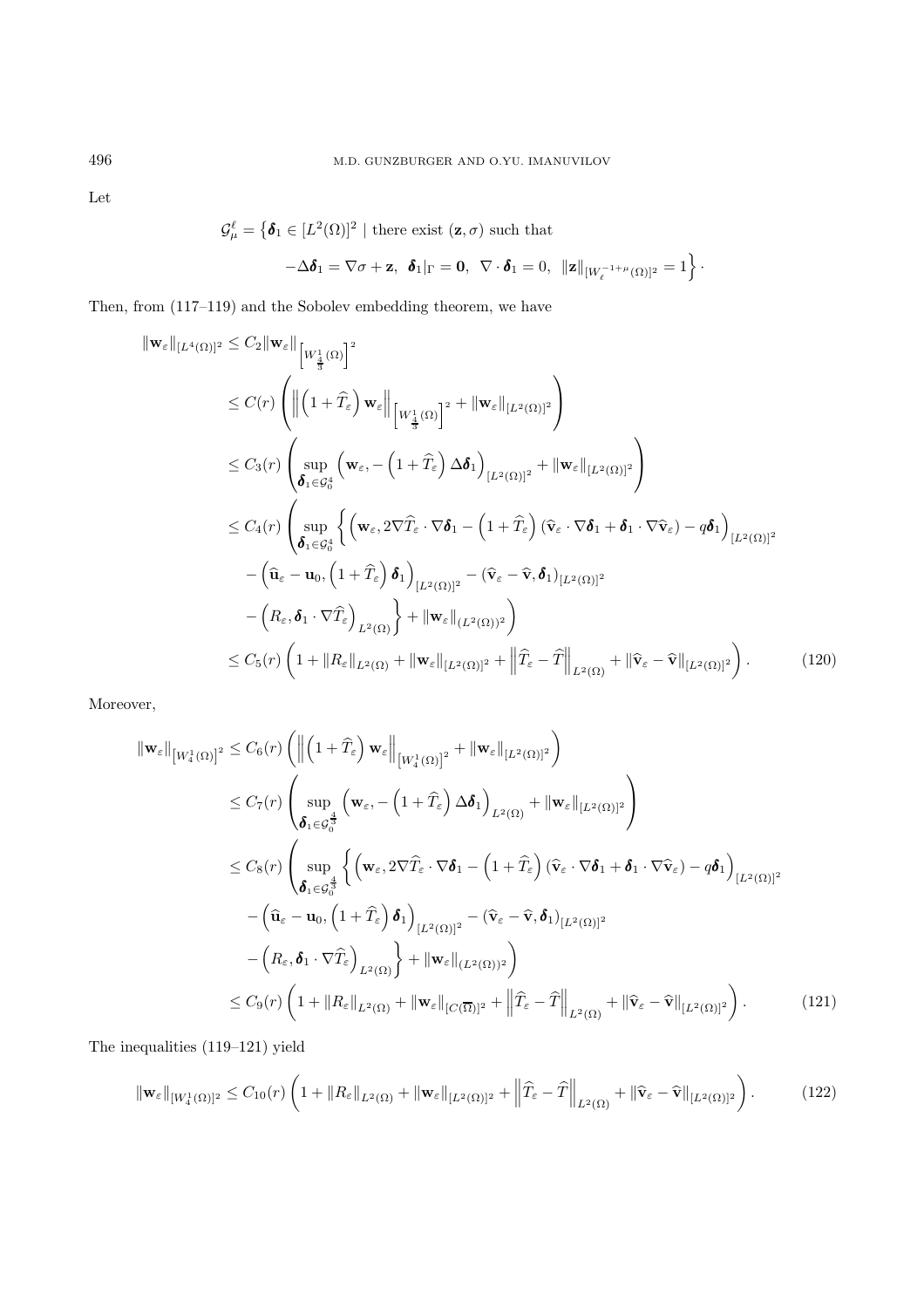On the other hand, the improved regularity for  $w_{\varepsilon}$  and (115) imply

$$
||R_{\varepsilon}||_{W_{2}^{1}(\Omega)} = \sup_{\delta_{2} \in \mathcal{F}_{0}} (R_{\varepsilon}, -\Delta \delta_{2})_{L^{2}(\Omega)} = \sup_{\delta_{2} \in \mathcal{F}_{0}} \left\{ -(R_{\varepsilon}, \widehat{\mathbf{v}}_{\varepsilon} \cdot \nabla \delta_{2})_{L^{2}(\Omega)} - \left( \mathbf{w}_{\varepsilon}, -\delta_{2} \Delta \widehat{\mathbf{v}}_{\varepsilon} - 2 \nabla \delta_{2} \cdot \nabla \widehat{\mathbf{v}}_{\varepsilon} + \delta_{2} \widehat{\mathbf{v}}_{\varepsilon} \cdot \nabla \widehat{\mathbf{v}}_{\varepsilon} + \frac{\beta}{\left( 1 + \widehat{T}_{\varepsilon} \right)^{2}} \left( 0 \right) \delta_{2} \right) \right\}
$$

$$
- \left( \left( 1 + \widehat{T}_{\varepsilon} \right) \widehat{\mathbf{v}}_{\varepsilon} - \mathbf{u}_{0}, \delta_{2} \widehat{\mathbf{v}}_{\varepsilon} \right)_{[L^{2}(\Omega)]^{2}} - \left( \widehat{T}_{\varepsilon} - \widehat{T}, \delta_{2} \right)_{L^{2}(\Omega)} \right\}
$$

$$
\leq C_{11}(r) \left( 1 + ||R_{\varepsilon}||_{L^{2}(\Omega)} + ||\mathbf{w}_{\varepsilon}||_{[L^{2}(\Omega)]^{2}} + \left\| \widehat{T}_{\varepsilon} - \widehat{T} \right\|_{L^{2}(\Omega)} \right). \tag{123}
$$

Equations (115–118) along with  $(122)$  and  $(123)$  imply

$$
- \Delta \left( \left( 1 + \widehat{T}_{\varepsilon} \right) \mathbf{w}_{\varepsilon} \right) - \widehat{\mathbf{v}}_{\varepsilon} \cdot \nabla \left( \left( 1 + \widehat{T}_{\varepsilon} \right) \mathbf{w}_{\varepsilon} \right) + \left( 1 + \widehat{T}_{\varepsilon} \right) \mathbf{w}_{\varepsilon} \cdot \left( \nabla \widehat{\mathbf{v}}_{\varepsilon} \right)^{T} + q \mathbf{w}_{\varepsilon} + 2 \nabla \widehat{T}_{\varepsilon} \cdot \nabla \mathbf{w}_{\varepsilon} + R_{\varepsilon} \nabla \widehat{T}_{\varepsilon} + 2 \mathbf{w}_{\varepsilon} \Delta \widehat{T}_{\varepsilon} + \nabla \sigma_{\varepsilon} + \left( \widehat{\mathbf{u}}_{\varepsilon} - \mathbf{u}_{0} \right) \left( 1 + \widehat{T}_{\varepsilon} \right) + \widehat{\mathbf{v}}_{\varepsilon} - \widehat{\mathbf{v}} = \mathbf{0} \quad \text{in } \Omega, \quad (124)
$$

$$
- \Delta R_{\varepsilon} - \widehat{\mathbf{v}}_{\varepsilon} \cdot \nabla R_{\varepsilon} + \frac{\beta}{\left(1 + \widehat{T}_{\varepsilon}\right)^{2}} \left(\begin{array}{c} 0\\1 \end{array}\right) \cdot \mathbf{w}_{\varepsilon} - \mathbf{w}_{\varepsilon} \cdot \Delta \widehat{\mathbf{v}}_{\varepsilon} + 2 \nabla \mathbf{w}_{\varepsilon} : \nabla \widehat{\mathbf{v}}_{\varepsilon} + R_{\varepsilon} \left(\widehat{\mathbf{v}}_{\varepsilon} \cdot \nabla \widehat{\mathbf{v}}_{\varepsilon}\right) \cdot \mathbf{w}_{\varepsilon} + \left(\widehat{\mathbf{u}}_{\varepsilon} - \mathbf{u}_{0}\right) \cdot \widehat{\mathbf{v}}_{\varepsilon} + \left(\widehat{T}_{\varepsilon} - \widehat{T}\right) = 0 \quad \text{in } \Omega, \quad (125)
$$

$$
\nabla \cdot \mathbf{w}_{\varepsilon} = 0 \quad \text{in } \Omega,
$$
\n<sup>(126)</sup>

$$
\mathbf{w}_{\varepsilon}|_{\Gamma} = \mathbf{0},\tag{127}
$$

$$
R_{\varepsilon}|_{\Gamma} = 0,\tag{128}
$$

and

$$
\left(-\Delta_{\Gamma}\left(\widehat{\theta}_{\varepsilon}-\theta_{0}\right)+\lambda\left(\widehat{\theta}_{\varepsilon}-\theta_{0}\right)+\frac{\partial R_{\varepsilon}}{\partial\nu},\theta-\widehat{\theta}_{\varepsilon}\right)_{L^{2}(\Gamma)}\geq0\quad\forall\,\theta\in K.\tag{129}
$$

By (122) and (123), we obtain from (124)

$$
\|\sigma_{\varepsilon}\|_{L^{4}(\Omega)} \leq C_{12}(r) \left(1 + \|R_{\varepsilon}\|_{L^{2}(\Omega)} + \|\mathbf{w}_{\varepsilon}\|_{[L^{2}(\Omega)]^{2}} + \|\widehat{\mathbf{v}}_{\varepsilon} - \widehat{\mathbf{v}}\|_{[L^{2}(\Omega)]^{2}}\right).
$$
\n(130)

Moreover (122, 124), and a priori estimates for elliptic boundary value problems applied to (125) and (128) imply

$$
||R_{\varepsilon}||_{W_2^2(\Omega)} \le C_{13}(r) \left(1 + ||R_{\varepsilon}||_{L^2(\Omega)} + ||\mathbf{w}_{\varepsilon}||_{[L^2(\Omega)]^2} + ||\widehat{T}_{\varepsilon} - \widehat{T}||_{L^2(\Omega)}\right).
$$
\n(131)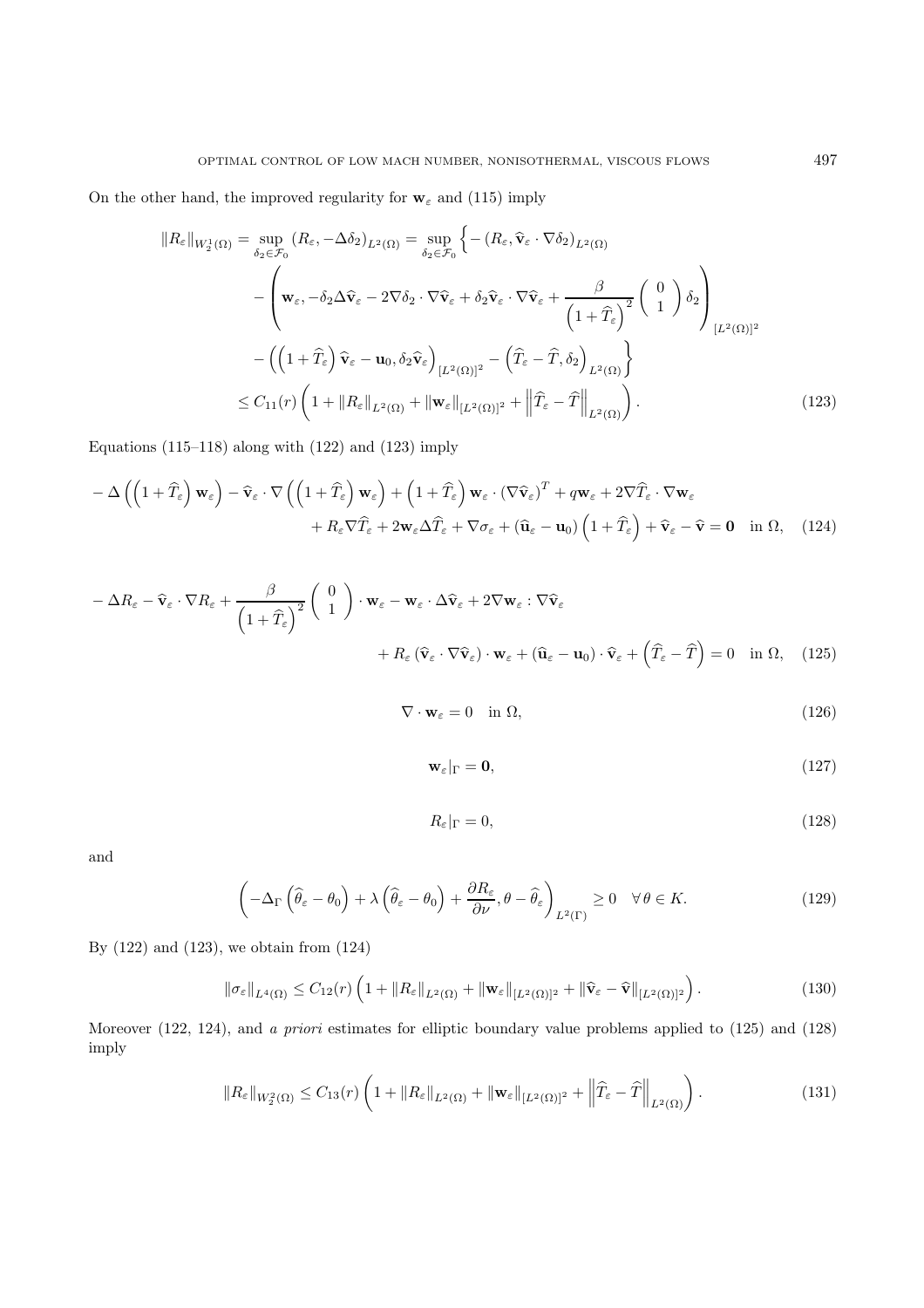Using  $(4)$ , one can rewrite  $(124)$  as

$$
-\Delta \mathbf{w}_{\varepsilon} + \nabla (\widehat{\rho}_{\varepsilon} \sigma_{\varepsilon}) = \mathbf{m}_{\varepsilon} \quad \text{in } \Omega \,, \qquad \nabla \cdot \mathbf{w}_{\varepsilon} = 0 \quad \text{in } \Omega \,, \qquad \text{and} \qquad \mathbf{w}_{\varepsilon}|_{\Gamma} = \mathbf{0},
$$

where

$$
\mathbf{m}_{\varepsilon} = \hat{\rho}_{\varepsilon} \left( -\sigma_{\varepsilon} \hat{\rho}_{\varepsilon} \nabla \widehat{T}_{\varepsilon} + \widehat{\mathbf{v}}_{\varepsilon} \cdot \nabla (1 + T_{\varepsilon}) \mathbf{w}_{\varepsilon} - \left( 1 + \widehat{T}_{\varepsilon} \right) \mathbf{w}_{\varepsilon} \cdot (\nabla \widehat{\mathbf{v}}_{\varepsilon})^{T} - q \mathbf{w}_{\varepsilon} - R_{\varepsilon} \nabla \widehat{T}_{\varepsilon} + \Delta \widehat{T}_{\varepsilon} \mathbf{w}_{\varepsilon} - (\widehat{\mathbf{u}}_{\varepsilon} - \mathbf{u}_{0}) \left( 1 + \widehat{T}_{\varepsilon} \right) - \widehat{\mathbf{v}}_{\varepsilon} + \widehat{\mathbf{v}} \right)
$$

where  $\widehat{\rho}_{\varepsilon}(1 + \widehat{T}_{\varepsilon}) = 1$  in  $\Omega$ .

By (122, 130), and (131), we have

$$
\|\mathbf{m}_{\varepsilon}\|_{[L^2(\Omega)]^2} \leq C_{14}(r) \left(1 + \|R_{\varepsilon}\|_{L^2(\Omega)} + \|\mathbf{w}_{\varepsilon}\|_{[L^2(\Omega)]^2} + \|\widehat{\mathbf{v}}_{\varepsilon} - \widehat{\mathbf{v}}\|_{[L^2(\Omega)]^2}\right).
$$

This inequality and standard a priori estimates for the Stokes system imply

$$
\|\sigma_{\varepsilon}\|_{\widetilde{W}_{2}^{1}(\Omega)} + \|\mathbf{w}_{\varepsilon}\|_{\mathbf{H}^{2}} \leq C_{15}(r) \left(1 + \|R_{\varepsilon}\|_{L^{2}(\Omega)} + \|\mathbf{w}_{\varepsilon}\|_{[L^{2}(\Omega)]^{2}} + \|\widehat{\mathbf{v}}_{\varepsilon} - \widehat{\mathbf{v}}\|_{[L^{2}(\Omega)]^{2}} + \|\widehat{T}_{\varepsilon} - \widehat{T}\|_{L^{2}(\Omega)}\right). \tag{132}
$$

Let  $I_{\varepsilon} = ||R_{\varepsilon}||_{L^2(\Omega)} + ||\mathbf{w}_{\varepsilon}||_{L^2(\Omega)^2} + ||\sigma_{\varepsilon}||_{L^2(\Omega)}$ . We consider two cases. First, assume that  $\underline{\lim}_{\varepsilon \to 0} I_{\varepsilon} < \infty$ . Then, by  $(131)$  and  $(132)$ , the sequence

$$
\{(R_{\varepsilon}, \mathbf{w}_{\varepsilon}, \sigma_{\varepsilon})\} \text{ is bounded in } W_2^2(\Omega) \times \mathbf{H}^2 \times W_2^1(\Omega). \tag{133}
$$

Hence, taking a subsequence if necessary, we have that

$$
(R_{\varepsilon}, \mathbf{w}_{\varepsilon}, \sigma_{\varepsilon}) \to (R, \mathbf{w}, \sigma) \quad \text{weakly in } W_2^2(\Omega) \times \mathbf{H}^2 \times \widetilde{W}_2^1(\Omega) \text{ as } \varepsilon \to +0. \tag{134}
$$

Passing to the limit as  $\varepsilon \to +0$  in (124–128), using (112, 134), we obtain that  $(R, \mathbf{w}, \sigma)$  satisfies (98–103) with  $\lambda = -1$ . To pass to the limit in (129), first note that

$$
\left(-\Delta_{\Gamma}\left(\widehat{\theta}_{\varepsilon}-\theta_{0}\right)+\left(\widehat{\theta}_{\varepsilon}-\theta_{0}\right),\theta-\widehat{\theta}_{\varepsilon}\right)_{L^{2}(\Gamma)}=\left(\widehat{\theta}_{\varepsilon}-\theta_{0},\theta-\widehat{\theta}_{\varepsilon}\right)_{W_{2}^{1}(\Gamma)}=\n-\left\|\widehat{\theta}_{\varepsilon}\right\|_{W_{2}^{1}(\Gamma)}^{2}+\left(\theta_{0},\widehat{\theta}_{\varepsilon}\right)_{W_{2}^{1}(\Gamma)}-\left(\theta_{0},\widehat{\theta}\right)_{W_{2}^{1}(\Gamma)}+\left(\theta,\widehat{\theta}_{\varepsilon}\right)_{W_{2}^{1}(\Gamma)}.\tag{135}
$$

By (112), passing to the limit in (135) as  $\varepsilon \to +0$ , we obtain

$$
\lim_{\varepsilon \to +0} \left( -\Delta_{\Gamma} \left( \widehat{\theta}_{\varepsilon} - \theta_{0} \right) + \widehat{\theta}_{\varepsilon} - \theta_{0}, \theta - \widehat{\theta}_{\varepsilon} \right)_{L^{2}(\Omega)} = \lim_{\varepsilon \to +0} \left( \widehat{\theta}_{\varepsilon} - \theta_{0}, \theta - \widehat{\theta}_{\varepsilon} \right)_{W_{2}^{1}(\Gamma)} \n= -\left\| \widehat{\theta} \right\|_{W_{2}^{1}(\Gamma)}^{2} + \left( \theta_{0}, \widehat{\theta} \right)_{W_{2}^{1}(\Gamma)} - \left( \theta_{0}, \theta \right)_{W_{2}^{1}(\Gamma)} + \left( \theta, \widehat{\theta} \right)_{W_{2}^{1}(\Gamma)}.
$$
\n(136)

Moreover, by (134) and the trace theorem,

$$
\widehat{\theta}_{\varepsilon} \to \widehat{\theta}
$$
 in  $W_2^1(\Gamma)$  and  $\frac{\partial R_{\varepsilon}}{\partial \nu} \to \frac{\partial R}{\partial \nu}$  weakly in  $W_2^{\frac{1}{2}}(\Gamma)$ .

This convergence implies immediately

$$
\lim_{\varepsilon \to +0} \left( \frac{\partial R_{\varepsilon}}{\partial \nu}, \theta - \widehat{\theta}_{\varepsilon} \right)_{L^{2}(\Gamma)} = \left( \frac{\partial R}{\partial \nu}, \theta - \widehat{\theta} \right)_{L^{2}(\Gamma)}.
$$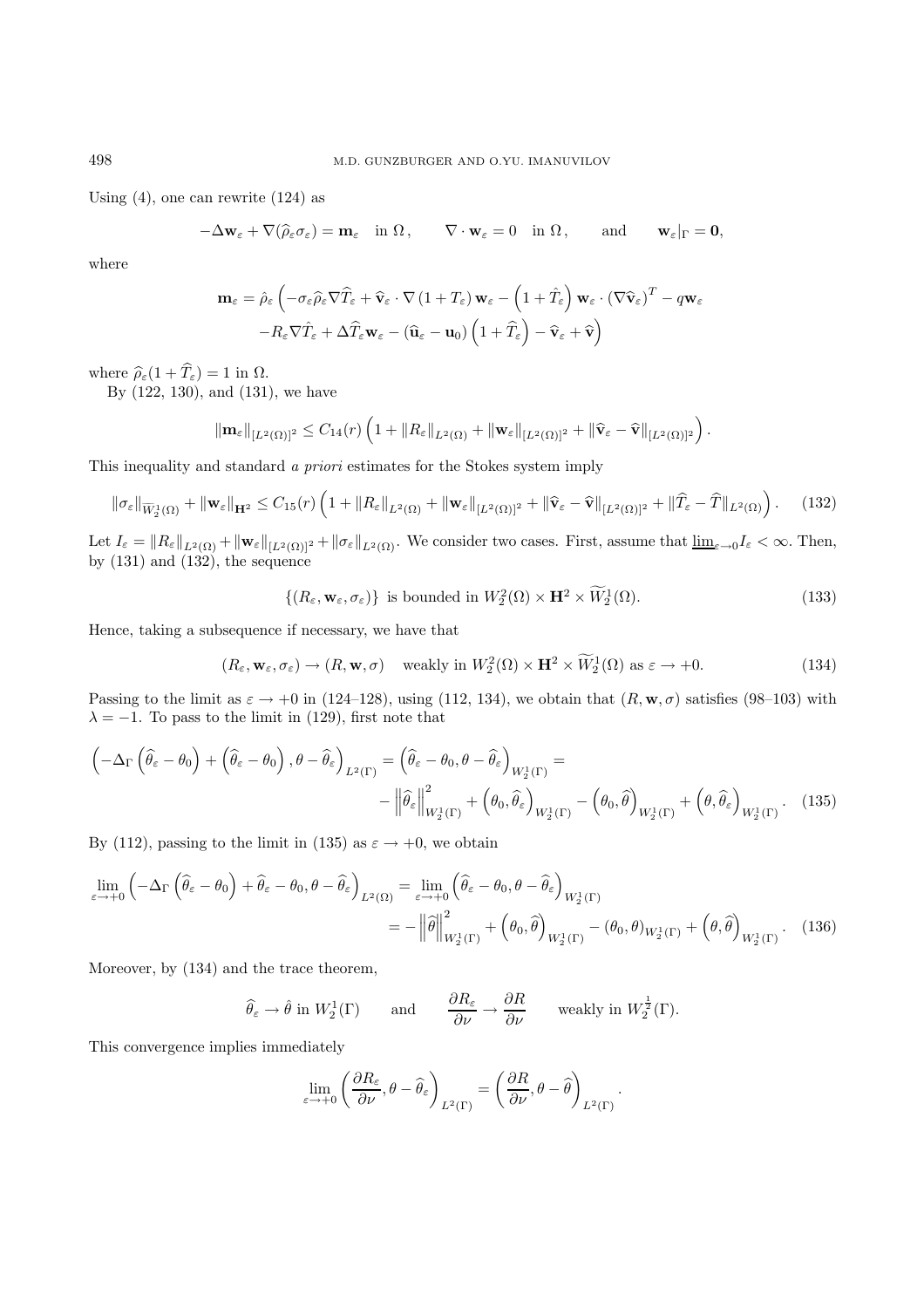Finally, passing to the limit in (129), we obtain that the pair  $\left(R,\hat{\theta}\right)$ ) satisfies  $(104)$ .

For the second case, assume that

$$
\underline{\lim}_{\varepsilon \to +0} I_{\varepsilon} = +\infty. \tag{137}
$$

.

Let us introduce the new variables

$$
\widetilde{R}_{\varepsilon} = \frac{R_{\varepsilon}}{I_{\varepsilon}}, \qquad \widetilde{\mathbf{w}}_{\varepsilon} = \frac{\mathbf{w}_{\varepsilon}}{I_{\varepsilon}}, \qquad \text{and} \qquad \widetilde{\sigma}_{\varepsilon} = \frac{\sigma_{\varepsilon}}{I_{\varepsilon}}
$$

By (124–129), the triple  $(\widetilde{R}_{\varepsilon}, \widetilde{\mathbf{w}}_{\varepsilon}, \sigma_{\varepsilon})$  satisfies to the system of equations

$$
- \Delta \left( 1 + \widehat{T}_{\varepsilon} \right) \widetilde{\mathbf{w}}_{\varepsilon} - \widehat{\mathbf{v}}_{\varepsilon} \cdot \nabla \left( \left( 1 + \widehat{T}_{\varepsilon} \right) \widetilde{\mathbf{w}}_{\varepsilon} \right) + \left( 1 + \widehat{T}_{\varepsilon} \right) \widetilde{\mathbf{w}}_{\varepsilon} \cdot (\widehat{\mathbf{v}}_{\varepsilon})^T + q \widetilde{\mathbf{w}}_{\varepsilon} + \widetilde{R}_{\varepsilon} \nabla \widehat{T}_{\varepsilon} + 2 \nabla \widehat{T}_{\varepsilon} \cdot \nabla \widetilde{\mathbf{w}}_{\varepsilon} + 2 \Delta \widehat{T}_{\varepsilon} \widetilde{\mathbf{w}}_{\varepsilon} + \nabla \widetilde{\sigma}_{\varepsilon} + \left\{ (\widehat{\mathbf{u}}_{\varepsilon} - \mathbf{u}_0) \left( 1 + \widehat{T}_{\varepsilon} \right) + \widehat{\mathbf{v}}_{\varepsilon} - \widehat{\mathbf{v}} \right\} / I_{\varepsilon} = \mathbf{0} \text{ in } \Omega, \quad (138)
$$

$$
- \Delta \widetilde{R}_{\varepsilon} - \widehat{\mathbf{v}}_{\varepsilon} \cdot \nabla \widetilde{R}_{\varepsilon} + \frac{\beta}{\left(1 + \widehat{T}_{\varepsilon}\right)^{2}} \left(\begin{array}{c} 0\\1 \end{array}\right) \cdot \widetilde{\mathbf{w}}_{\varepsilon} - \widetilde{\mathbf{w}}_{\varepsilon} \cdot \Delta \widehat{\mathbf{v}}_{\varepsilon} + 2 \nabla \widetilde{\mathbf{w}}_{\varepsilon} : \nabla \widehat{\mathbf{v}}_{\varepsilon} + \widetilde{R}_{\varepsilon} \left(\widehat{\mathbf{v}}_{\varepsilon} \cdot \nabla \widehat{\mathbf{v}}_{\varepsilon}\right) \cdot \widetilde{\mathbf{w}}_{\varepsilon} + \left\{\left(\widehat{\mathbf{u}}_{\varepsilon} - \mathbf{u}_{0}\right) \cdot \widehat{\mathbf{v}}_{\varepsilon} + \left(\widehat{T}_{\varepsilon} - \widehat{T}\right)\right\} / I_{\varepsilon} = 0 \quad \text{in } \Omega, \quad (139)
$$

 $\nabla \cdot \widetilde{\mathbf{w}}_{\varepsilon} = 0 \quad \text{in } \Omega,$ (140)

$$
\widetilde{\mathbf{w}}_{\varepsilon}|_{\Gamma} = \mathbf{0},\tag{141}
$$

$$
\widetilde{R}_{\varepsilon}|_{\Gamma} = 0,\tag{142}
$$

and

$$
\left( \left( -\Delta_{\Gamma} \left( \widehat{\theta}_{\varepsilon} - \theta_0 \right) + \left( \widehat{\theta}_{\varepsilon} - \theta_0 \right) \right) / I_{\varepsilon} + \frac{\partial \widetilde{R}_{\varepsilon}}{\partial \nu}, \theta_{\varepsilon} - \widehat{\theta}_{\varepsilon} \right)_{L^2(\Gamma)} \ge 0 \quad \forall \theta \in K.
$$
\n(143)

Note that by (112) and (137), we have

$$
\left\{ (\widehat{\mathbf{u}}_{\varepsilon} - \mathbf{u}_0) \cdot \widehat{\mathbf{v}}_{\varepsilon} + \left( \widehat{T}_{\varepsilon} - \widehat{T} \right) \right\} / I_{\varepsilon} \to 0 \quad \text{in } L^2(\Omega)
$$
\n(144)

and

$$
\left\{ \left( \widehat{\mathbf{u}}_{\varepsilon} - \mathbf{u}_0 \right) \left( 1 + \widehat{T}_{\varepsilon} \right) + \left( \widehat{\mathbf{v}}_{\varepsilon} - \widehat{\mathbf{v}} \right) \right\} / I_{\varepsilon} \to 0 \quad \text{in} \left[ L^2(\Omega) \right]^2. \tag{145}
$$

By (144) and (145), using the arguments similar to (120–131), we have

$$
\left\{ \left( \widetilde{R}_{\varepsilon}, \widetilde{\mathbf{w}}_{\varepsilon}, \widetilde{\sigma}_{\varepsilon} \right) \right\}_{\{\varepsilon \in (0,1)\}} \quad \text{is bounded in } W_2^2(\Omega) \times \mathbf{H}^2 \times \widetilde{W}_2^1(\Omega).
$$